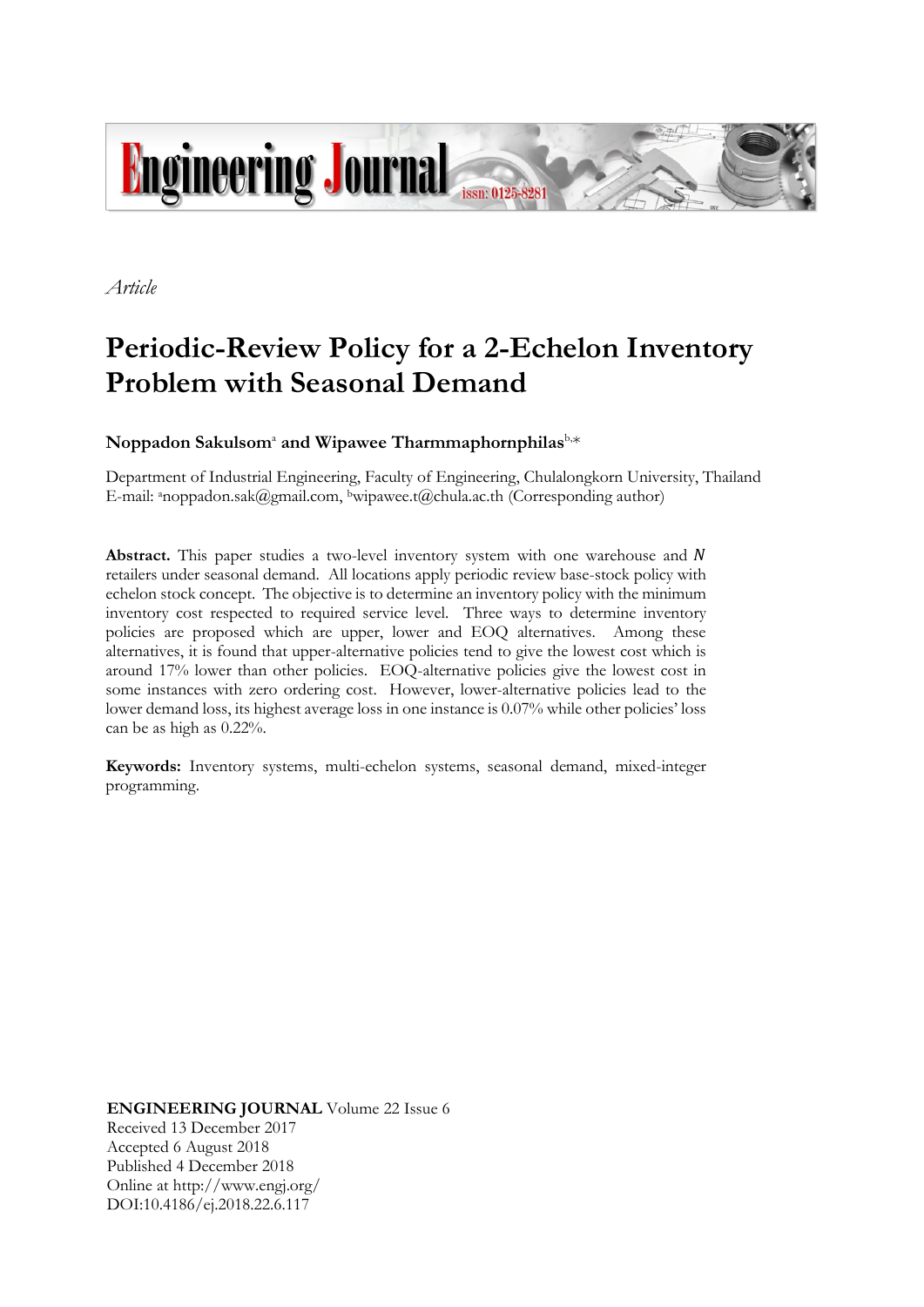# **1. Introduction**

Managing inventory in a multi-echelon system is a very complex problem as it leads to a lot of decisions on many activities and constraints, i.e. what, how much, and when items should be stored at each location, i.e. retailers and warehouse or transported from warehouse to each retailer.

This paper focuses on an inventory system with a single warehouse and two retailers under seasonal demand. This system is a 2-echelon inventory system whose demand only occurs at retailers. Retailers are supplied by the warehouse and the warehouse is supplied by external suppliers. All locations are replenished with known lead time. The system is illustrated in Fig. 1. In the system, items are stored at both warehouse and retailers. The demand which is not satisfied by on-hand inventory is considered as demand loss.



Fig. 1. An overview of the inventory system.

Demand is assumed to be seasonal without trend and fluctuating within a cycle of a certain span of periods. The demand pattern repeats itself cycle after cycle and, as there is no trend, the total demand per cycle is assumed to be stationary. Seasonal demands can occur as results from natural force or human decisions [1]. For example, the demand of skiing equipment is driven by weather conditions. On the other hand, department store sales are influenced by holidays and school calendars, which are based on human decision [2]. Dealing with seasonal demand as if it is stationary demand can lead to shortage or high holding cost. For example, in Table 1, system A calculates reorder point and order-up-to point by treating demand stationary with an average of 300 units/period. As an order is placed at the end of period and it will arrive at the end of next period, items are backlogged in periods 3,4 and 5. System B raises reorder and order-up-to points by 300 units to avoid shortage so there is no backlog but the total holding item is increased to 4,164 units. On the other hand, system C calculates ordering policy by considering seasonal demand. This policy leads to no backlog with the total holding item of 3,408 which is lower than system B. When demand pattern is clearly seasonal. If the ordering policy is developed without taking care of this seasonal pattern, it can lead either to shortage as system A or high holding cost as system B.

This paper considers the system operated under periodic review basis using  $(R, s, S)$  or periodic review base-stock policy in which inventory level is reviewed every  $R$  periods and when the level reaches  $S$  or lower, an order must be placed to raise the inventory level back to equal or higher than S. The system controls inventory with echelon stock concept where each location makes its own decision. Each retailer knows its own inventory information while the warehouse can access information of every location. The objective of this paper is to develop an approach for determining a proper inventory policy for each location to minimize the total inventory cost.

The remainder of this paper is organized as follows. Section 2 reviews the literature related to multiechelon system. Section 3 presents a problem description. Section 4 describes the methodology to determine ordering policies. Section 5 presents results and discussions. Finally, section 6 concludes and suggests future research extensions.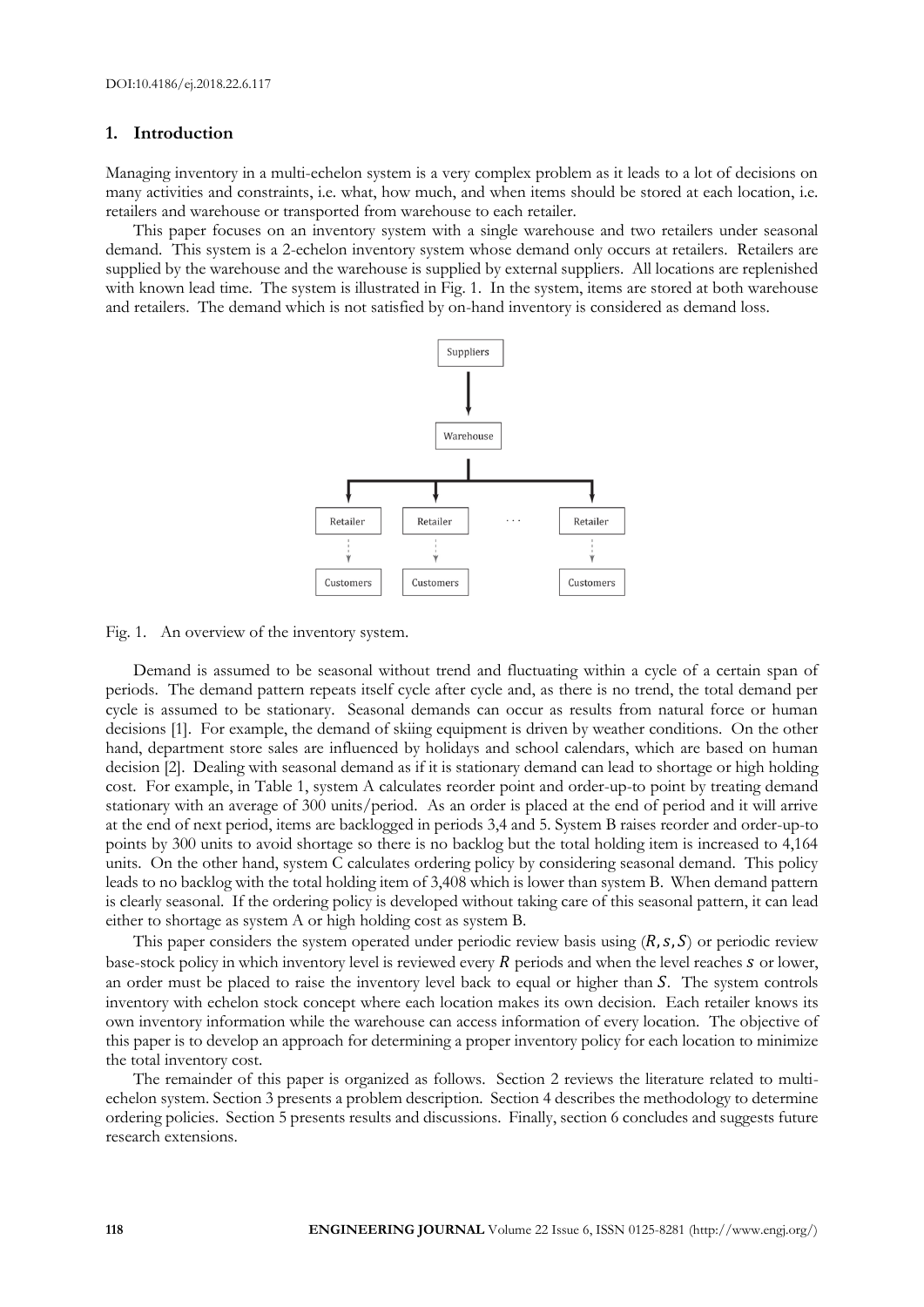|                                  | Reorder                                                                                                                                                                                                                                                                                                                                                                                                                                                                                                                                                                                                                                                                                                                                                                                                                                                                                                                                                         | 300                                                                                                  |              |            |                |                |             |     |       |
|----------------------------------|-----------------------------------------------------------------------------------------------------------------------------------------------------------------------------------------------------------------------------------------------------------------------------------------------------------------------------------------------------------------------------------------------------------------------------------------------------------------------------------------------------------------------------------------------------------------------------------------------------------------------------------------------------------------------------------------------------------------------------------------------------------------------------------------------------------------------------------------------------------------------------------------------------------------------------------------------------------------|------------------------------------------------------------------------------------------------------|--------------|------------|----------------|----------------|-------------|-----|-------|
|                                  | Order-up-to                                                                                                                                                                                                                                                                                                                                                                                                                                                                                                                                                                                                                                                                                                                                                                                                                                                                                                                                                     | 600                                                                                                  |              |            |                |                |             |     |       |
|                                  | Period                                                                                                                                                                                                                                                                                                                                                                                                                                                                                                                                                                                                                                                                                                                                                                                                                                                                                                                                                          | $\boldsymbol{0}$                                                                                     | $\mathbf{1}$ | $\sqrt{2}$ | $\mathfrak{Z}$ | $\overline{4}$ | $\mathbf 5$ | 6   | Total |
|                                  | Demand                                                                                                                                                                                                                                                                                                                                                                                                                                                                                                                                                                                                                                                                                                                                                                                                                                                                                                                                                          |                                                                                                      | 264          | 144        | 360            | 432            | 264         | 144 |       |
|                                  | on-hand inventory                                                                                                                                                                                                                                                                                                                                                                                                                                                                                                                                                                                                                                                                                                                                                                                                                                                                                                                                               | 600                                                                                                  | 336          | 192        | 240            | 168            | 336         | 192 | 2064  |
|                                  | order<br>$\boldsymbol{0}$<br>408<br>360<br>432<br>$\boldsymbol{0}$<br>backlogged<br>$\boldsymbol{0}$<br>$-168$<br>$-192$<br>$-96$<br>Reorder<br>600<br>Order-up-to<br>900<br>Period<br>$\overline{5}$<br>$\boldsymbol{0}$<br>$\sqrt{2}$<br>$\mathfrak{Z}$<br>$\mathbf{1}$<br>$\overline{4}$<br>264<br>360<br>264<br>Demand<br>144<br>432<br>on-hand inventory<br>900<br>636<br>492<br>540<br>468<br>636<br>$\overline{0}$<br>order<br>408<br>360<br>432<br>$\boldsymbol{0}$<br>backlogged<br>$\overline{0}$<br>$\overline{0}$<br>$\boldsymbol{0}$<br>$\boldsymbol{0}$<br>Reorder<br>432<br>Order-up-to<br>792<br>Period<br>$\theta$<br>$\mathbf{1}$<br>2<br>$\mathfrak{Z}$<br>$\overline{4}$<br>5<br>Demand<br>264<br>432<br>144<br>360<br>264<br>on-hand inventory<br>792<br>528<br>384<br>432<br>360<br>528<br>order<br>$\theta$<br>408<br>360<br>432<br>$\theta$<br>$\boldsymbol{0}$<br>$\overline{0}$<br>backlogged<br>$\boldsymbol{0}$<br>$\boldsymbol{0}$ | 408                                                                                                  |              |            |                |                |             |     |       |
|                                  |                                                                                                                                                                                                                                                                                                                                                                                                                                                                                                                                                                                                                                                                                                                                                                                                                                                                                                                                                                 | $\theta$<br>6<br>144<br>492<br>408<br>$\boldsymbol{0}$<br>6<br>144<br>384<br>408<br>$\boldsymbol{0}$ |              |            |                |                |             |     |       |
|                                  |                                                                                                                                                                                                                                                                                                                                                                                                                                                                                                                                                                                                                                                                                                                                                                                                                                                                                                                                                                 |                                                                                                      |              |            |                |                |             |     |       |
|                                  |                                                                                                                                                                                                                                                                                                                                                                                                                                                                                                                                                                                                                                                                                                                                                                                                                                                                                                                                                                 |                                                                                                      |              |            |                |                |             |     |       |
|                                  |                                                                                                                                                                                                                                                                                                                                                                                                                                                                                                                                                                                                                                                                                                                                                                                                                                                                                                                                                                 |                                                                                                      |              |            |                |                |             |     | Total |
| System A<br>System B<br>System C |                                                                                                                                                                                                                                                                                                                                                                                                                                                                                                                                                                                                                                                                                                                                                                                                                                                                                                                                                                 |                                                                                                      |              |            |                |                |             |     |       |
|                                  |                                                                                                                                                                                                                                                                                                                                                                                                                                                                                                                                                                                                                                                                                                                                                                                                                                                                                                                                                                 |                                                                                                      | 4164         |            |                |                |             |     |       |
|                                  |                                                                                                                                                                                                                                                                                                                                                                                                                                                                                                                                                                                                                                                                                                                                                                                                                                                                                                                                                                 |                                                                                                      |              |            |                |                |             |     |       |
|                                  |                                                                                                                                                                                                                                                                                                                                                                                                                                                                                                                                                                                                                                                                                                                                                                                                                                                                                                                                                                 |                                                                                                      |              |            |                |                |             |     |       |
|                                  |                                                                                                                                                                                                                                                                                                                                                                                                                                                                                                                                                                                                                                                                                                                                                                                                                                                                                                                                                                 |                                                                                                      |              |            |                |                |             |     |       |
|                                  |                                                                                                                                                                                                                                                                                                                                                                                                                                                                                                                                                                                                                                                                                                                                                                                                                                                                                                                                                                 |                                                                                                      |              |            |                |                |             |     |       |
|                                  |                                                                                                                                                                                                                                                                                                                                                                                                                                                                                                                                                                                                                                                                                                                                                                                                                                                                                                                                                                 |                                                                                                      |              |            |                |                |             |     | Total |
|                                  |                                                                                                                                                                                                                                                                                                                                                                                                                                                                                                                                                                                                                                                                                                                                                                                                                                                                                                                                                                 |                                                                                                      |              |            |                |                |             |     |       |
|                                  |                                                                                                                                                                                                                                                                                                                                                                                                                                                                                                                                                                                                                                                                                                                                                                                                                                                                                                                                                                 |                                                                                                      |              |            |                |                |             |     | 3408  |
|                                  |                                                                                                                                                                                                                                                                                                                                                                                                                                                                                                                                                                                                                                                                                                                                                                                                                                                                                                                                                                 |                                                                                                      |              |            |                |                |             |     |       |
|                                  |                                                                                                                                                                                                                                                                                                                                                                                                                                                                                                                                                                                                                                                                                                                                                                                                                                                                                                                                                                 |                                                                                                      |              |            |                |                |             |     |       |

Table 1. The difference between treating demand as stationary and seasonal patterns.

# **2. Literature Review**

A multi-echelon system is more complex than a single-echelon system because demand at higher echelon, i.e. warehouse, is dependent on demand at lower echelons, i.e. retailers. Demand at warehouse is not directly required by customers but it is required by retailers to serve customers. When a warehouse manager makes decisions, he should consider not only demand and inventory levels at the warehouse, but also consider demand and inventory levels at retailers.

A multi-echelon model was first introduced as a serial multi-echelon system with stationary uncertain demand. Clark and Scarf [3] analyzed the system on multi-period time horizon by determining the optimal policy for each echelon separately. The system was extended from multi-period horizon to infinite time horizon using periodic base stock policies [4]. Besides the periodic review policies, De Bodt and Graves [5] applied a continuous review policy using reorder point and order quantity or so called  $(s, Q)$ . The model was later modified and proposed to apply to fast moving items by Mitra and Chatterjee [6]. From a serial inventory system, Bessler and Veinott [7] generalized the problem by including an arborescent structure - a divergent system that a stock point supplied multiple downstream stock points. The system was analyzed with periodic review ordering policies in multi-period time horizon. Then, the problem was extended to a divergent 2 echelon system with infinite horizon. The problem was studied in many different ways. For example, lower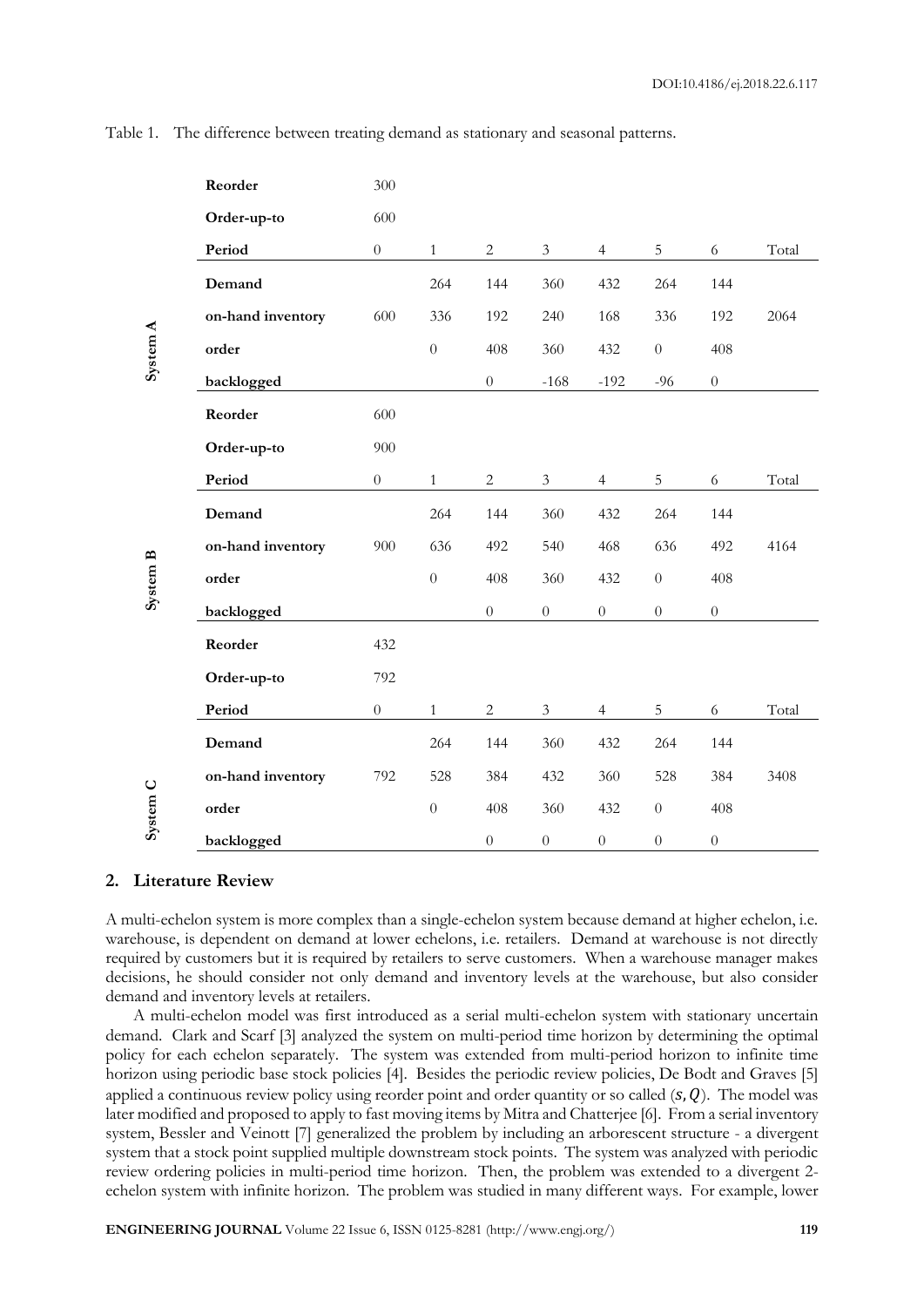echelon locations were identical, and the demand was stationary and normally distributed [8]. Lower echelon locations were non-identical [9]. Period demands at end stock points were not normally distributed [10]. Demands had correlation over both location and time [11]. However, these studies assume stationary demand while ours assumes seasonal demand. Furthermore, there are some assumptions required in these studies such as nested policy which forces the lower echelon to order when higher echelon orders or no inventory at the higher echelon or no fixed ordering cost.

There are papers considering multi-echelon inventory system with fluctuating deterministic demand or so called a deterministic dynamic demand. Studies in this group were called the multi-echelon dynamic lot sizing problem which was extended with various additional constraints. They were mostly solved by mixed integer programming models or algorithms such as Lagrangian relaxation or decomposition strategy. Zangwill [12] applied an echelon concept to a multi-echelon dynamic lot sizing problem. Diaby and Martel [13] studied a system with transportation and product price discount based on order quantity. They developed a mixed integer programming model and used Lagrangian relaxation-based procedure to solve the problem. Jaruphongsa, Cetinkaya, and Lee [14] formulated a mixed integer programming model for a problem with time window constraint for demand delivery. They decomposed the problem into a sequence of smaller problems and developed an algorithm based on dynamic programming to solve them. Afzalabadi, Haji, and Haji [15] proposed heuristics for deterministic dynamic demand in infinite time horizon for a 2-echelon system. The heuristics determined the optimal length of finite time horizon and the optimum ordering pattern which led to the minimum cost within infinite horizon. The proposed heuristics gave better result than Silver-Meal algorithm and EOQ model proposed by Kovalev and Ng [16] which was developed for a discrete time inventory problem. Besides deterministic demand, some heuristics were developed based on mathematical models to solve uncertain demand. Tarim and Kingsman [17] developed an algorithm based on a mixed integer programming model to solve lot-sizing problem with service-level constraints for singleitem single location on multi-period. Their algorithm was improved from a strategy proposed by Bookbinder and Tan [18]. The algorithm decomposed a problem into two stages: (1) determine timing to replenish orders using expected demand of all periods and (2) adjust actual order size at the time of ordering when actual demand is realized. Tarim and Kingsman [19], then, applied the algorithm to calculate the  $(R, S)$  policies for a single location with non-stationary demand system and Tarim and Smith [20] improved the algorithm to solve within shorter time by using a constraint programming model.

With non-stationary uncertain demand, there are studies both in single-echelon and multi-echelon systems. Although, there are various methods to deal with non-stationary demand, many methods are based on the same concept. One of the concepts that is widely used is dividing the non-stationary demand into many phases of stationary demand. In a multi-echelon system with non-stationary demand, Graves and Willems [21] proposed a model to determine locations to hold safety stock and size of safety stock at each location. The model was based on Grave and Willems [22] which was developed for a system with stationary demand. The model divided a planning horizon into many phases with different stationary demands. Then, safety stock for each phase was determined. The model also determined how safety stock levels changed from phase to phase. Reddy and Rajendran [23] developed heuristics to determine order-up-to policy for a 5-level serial supply chain with non-stationary demand at the lowest level. They proposed a dynamic orderup-to policy which the policy changed periodically. A simulation study was conducted to evaluate the heuristics in different settings. Kim, Wu, and Huang [24] applied a multi-period newsvendor model to a perishable product with non-stationary demand in a 2-echelon system. The model gave better solutions compared to those from single-period newsvendor and EOQ model. Grewal, Enns, and Rogers [25] applied simulation-optimization procedure to solve a single-echelon system with seasonal demand of two products. As demand had seasonal pattern which repeated cycle after cycle, each cycle could be divided into many phases with the same demand's character as other cycles. To correspond with demand in each phase, there were as many ordering policies as number of phases in a demand cycle. Therefore, reorder points and lot sizes varied along demand pattern regions. Ordering policy parameters were iteratively improved via process between simulation and optimization models.

Although many researchers chose to apply multiple ordering policies on a system with non-stationary demand, the number of decision conditions will grow rapidly if the system deals with many products and their demands change frequently. Due to complexity, multiple policies for non-stationary demands are not usually practical in real-life situations. The concept to apply different ordering policies to each phase of demand is proper when each demand phase is longer than review period and lead time. For example, when demand phase is 2,000 hours and lead time is 16 hours [25]. Tunc et al. [26] investigated that when demands followed a stable seasonal pattern with high uncertainty, stationary policies could reasonably substitute the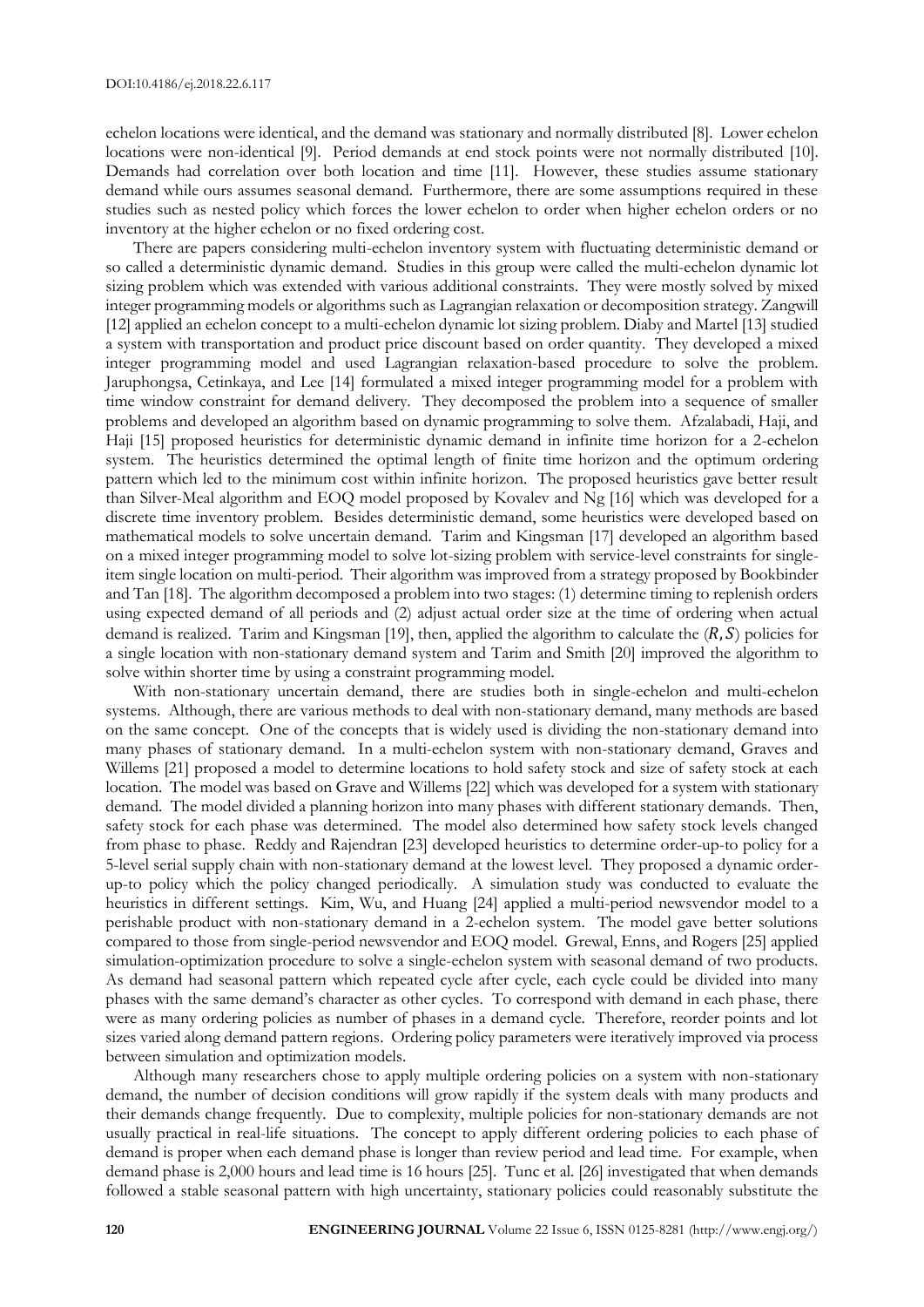optimal non-stationary policies. Stationary policies would be efficient in the system with high uncertain demand, high setup cost and low penalty cost. For more classification in multi-echelon inventory system, please refer to De Kok et al [27]. They classified multi-echelon inventory research systematically with various dimensions such as system structure, resource, demand, performance indicator, and research goal. They also identified research gap and potential future research based on recent technology development.

This paper studies a divergent 2-echelon system with seasonal demand. Since demand phase in our problem is one period or a length of each season is one period, which is shorter than a review period. Multiple policies as many papers used for seasonal demand may not be proper. Therefore, we choose to apply a single policy to our problem. The objective of this paper is to develop a methodology to determine ordering policies to minimize the total cost respected to expected service level.

# **3. Problem Statement**

This section describes the problem and shows the model formulation to determine ordering policies. The problem considered is a 2-echelon inventory system having one warehouse and  $N$  retailers with seasonal stochastic demand. Retailers are supplied by the warehouse and the warehouse is supplied by external suppliers. All locations are replenished with known lead time. Demand that is not satisfied with on-hand inventory will be considered as demand loss. The amount of loss must not exceed expected service level or, in this case, fill rate - the proportion of demand served from on-hand inventory [28].

Demand is assumed to be seasonal without trend and fluctuating within a cycle of a certain span of periods. The demand pattern repeats itself cycle after cycle as shown in Fig. 2. Period demands are assumed to be normally distributed. For example, in Fig. 2, each cycle consists of 4 periods. Average demand of periods 1, 5, 9 and 13 are normally distributed with the same parameters and so are periods 2, 6, 10 and 14.

The system operates on periodic review basis using reorder point and order-up-to point or  $(R, s, S)$ . The system controls inventory with echelon stock basis which means each location makes decision on its own inventory information and the information of all locations downstream. This paper proposes a methodology to find optimal inventory policy based on  $(R, s, S)$  system to minimize ordering and holding cost respected to expected service level.

Since we consider stochastic demand, it is difficult to find the optimal solution by using a mathematical model. However, a mixed integer programming model is developed to clarify the problem.



Fig. 2. Demand pattern.

The model objective is to minimize the total cost due to ordering and holding costs. A mixed-integer programming model is as follows. Indices

Ir is a set of retailers  $\{1,2,\ldots,n\}$ 

**ENGINEERING JOURNAL** Volume 22 Issue 6, ISSN 0125-8281 (http://www.engj.org/) **121**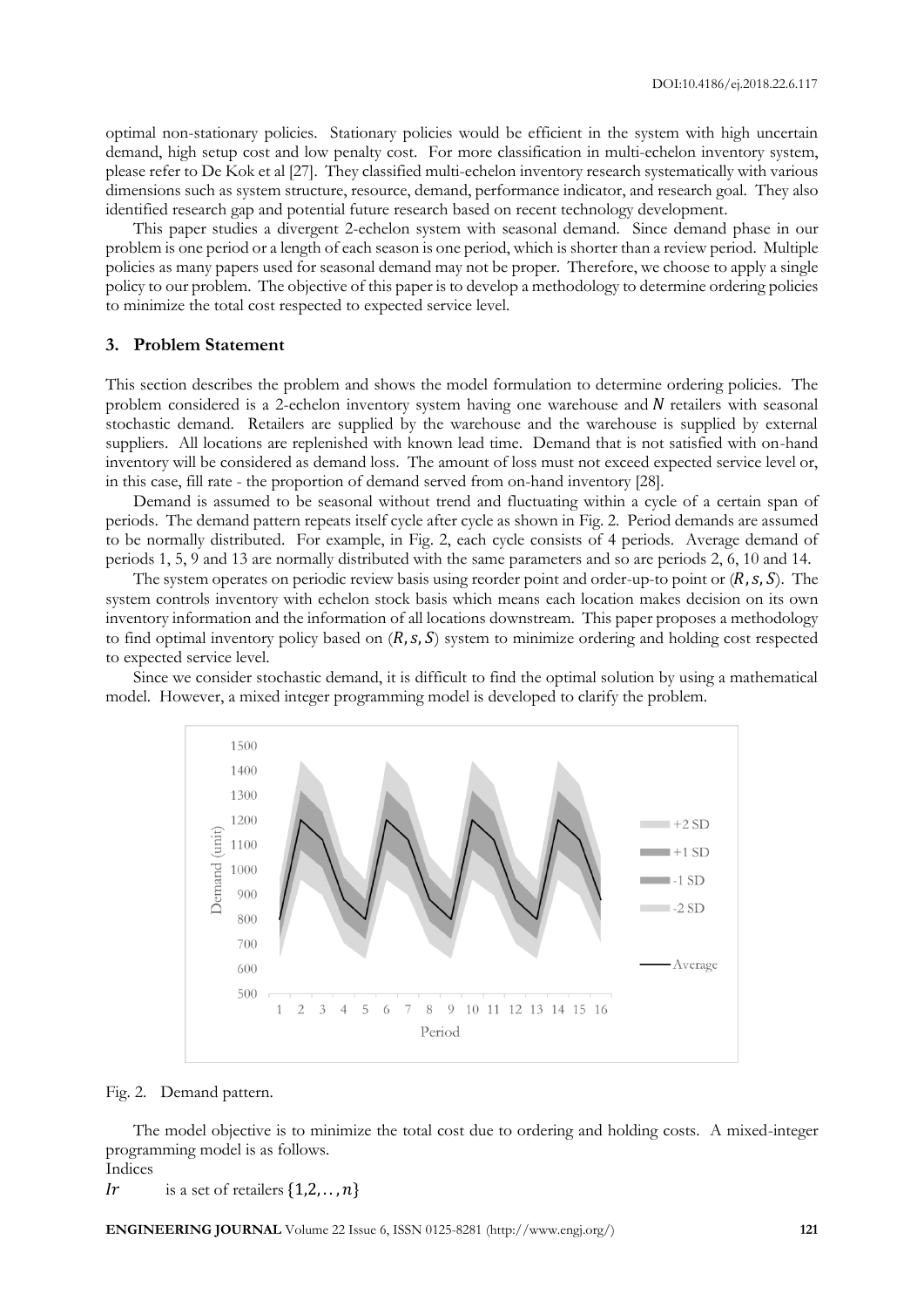| Irw | is a set of stock points including a warehouse and retailers $\{0,1,\ldots,n\}$ |
|-----|---------------------------------------------------------------------------------|
|     | (the warehouse is referred as $i = 0$ )                                         |

 $J$  is a set of periods  $\{1,2,\ldots,m\}$ 

# Parameters

| $demand_{ij}$          | $=$ Demand of retailer <i>i</i> in period <i>j</i> (units)                      |
|------------------------|---------------------------------------------------------------------------------|
| $\emph{costerder}_i$   | = Ordering cost of stock point $i$ (\$)                                         |
| $costholding_i$        | = Holding cost of stock point $i$ (\$/unit/period)                              |
| $t_i$                  | $=$ Lead time of stock point <i>i</i> (periods)                                 |
| servlevel <sub>i</sub> | $=$ Expected service level of retailer $i$                                      |
| $r_{ii}$               | $= 1$ if stock point <i>i</i> reviews its inventory in period <i>j</i> ;        |
|                        | 0 otherwise                                                                     |
| $M_i$                  | $=$ A positive number that is greater than the total demand in planning horizon |
|                        | of stock point $i$                                                              |

Decision variables

| $I_{ij}$      | $=$ On-hand inventory level at stock point <i>i</i> at the end of period <i>j</i> (units)                      |
|---------------|----------------------------------------------------------------------------------------------------------------|
| $O_{ij}$      | = Ordering amount of stock point $i$ at the end of period $j$ (units)                                          |
| $Loss_{ij}$   | $=$ Demand loss of retailer <i>i</i> in period <i>j</i> (units)                                                |
| $L_{ij}$      | $=$ 1 if on-hand inventory of retailer <i>i</i> in period <i>j</i> is not sufficient to cover period's demand; |
|               | 0 otherwise                                                                                                    |
| $Z_{ii}$      | $= 1$ if an order at stock point <i>i</i> in period <i>j</i> is placed;                                        |
|               | 0 otherwise                                                                                                    |
| $ReOrder_i$   | $=$ reorder point of stock point <i>i</i> (units)                                                              |
| $OrderUpTo_i$ | $=$ order-up-to point of stock point <i>i</i> (units)                                                          |

Objective function

Minimize  $\sum_{i=0}^n\sum_{j=1}^m Z_{ij} \times \text{costorder}_i + \sum_{i=0}^n\sum_{j=1}^m I_{ij} \times \text{costholding}_i$ (1)

Subject to

| $I_{ij-1} + O_{ij-t_i} + Lost_{ij} = demand_{ij} + I_{ij}$                                                                     | $\forall i \in Ir, \forall j \in J$  | (2)  |
|--------------------------------------------------------------------------------------------------------------------------------|--------------------------------------|------|
| $I_{0j-1} + O_{0j-t_0} = \sum_{i=1}^n O_{ij} + I_{0j}$                                                                         | $\forall j \in J$                    | (3)  |
| demand <sub>ij</sub> – $(I_{ij-1} + O_{ij-t_i}) \le L_{ij} \times M_i$                                                         | $\forall i \in Ir, \forall j \in J$  | (4)  |
| $(l_{ij-1} + O_{ij-t_i}) - demand_{ij} \leq (1 - L_{ij}) \times M_i$                                                           | $\forall i \in Ir, \forall j \in J$  | (5)  |
| $Loss_{ii} \leq L_{ii} \times M_i$                                                                                             | $\forall i \in Ir, \forall j \in J$  | (6)  |
| $I_{ij} \leq (1 - L_{ij}) \times M_i$                                                                                          | $\forall i \in Ir, \forall j \in J$  | (7)  |
| $Z_{ij} \times r_{ij} \times M_i \geq O_{ij}$                                                                                  | $\forall i \in Irw, \forall j \in I$ | (8)  |
| $I_{ij-1} + \sum_{l=j-t_i}^{j-1} O_{il} + (Z_{ij} + (1-r_{ij})) \times M_i - 0.5 \geq ReOrder_i$                               | $\forall i \in Ir, \forall j \in J$  | (9)  |
| $I_{ij-1} + \sum_{l=j-t_i}^{j-1} 0_{il} \leq ReOrder_i + (1 - Z_{ij}) \times M_i$                                              | $\forall i \in Ir, \forall j \in J$  | (10) |
| $I_{ij-1} + \sum_{l=j-t_i}^{j} O_{il} + (1 - Z_{ij}) \times M_i \geq OrderUpTo_i$                                              | $\forall i \in Ir, \forall j \in I$  | (11) |
| $I_{ij-1} + \sum_{l=i-t_i}^{j} 0_{il} \leq OrderUpTo_i + (1 - Z_{ij}) \times M_i$                                              | $\forall i \in Ir, \forall j \in J$  | (12) |
| $\sum_{i=0}^{n} I_{ij-1} + \sum_{i=0}^{n} \sum_{l=j-t_i}^{j-1} O_{il} + (Z_{0j} + (1-r_{0j})) \times M_i - 0.5 \geq ReOrder_0$ |                                      |      |
|                                                                                                                                | $\forall j \in I$                    | (13) |

$$
\sum_{i=0}^{n} I_{ij-1} + \sum_{i=0}^{n} \sum_{l=j-t_i}^{j-1} O_{il} \le ReOrder_0 + (1 - Z_{0j}) \times M_i \qquad \forall j \in J
$$
\n
$$
\sum_{i=0}^{n} I_{ij} + \sum_{i=0}^{n} \sum_{j=1}^{j-1} O_{il} + O_{il} + (1 - Z_{0j}) \times M \ge 0 \quad \text{and} \quad \forall j \in J
$$
\n
$$
(14)
$$

$$
\sum_{i=0}^{n} I_{ij-1} + \sum_{i=0}^{n} \sum_{l=j-t_i}^{j-1} O_{il} + O_{0j} + (1 - Z_{0j}) \times M_i \geq OrderUpTo_0 \quad \forall j \in J
$$
\n
$$
\sum_{i=0}^{n} I_{ij-1} + \sum_{i=0}^{n} \sum_{j=1}^{j-1} O_{il} + O_{0j} \leq CardovU\n\sum_{i=0}^{n} I_{ij} + (1 - Z_{0j}) \times M_i \quad \forall i \in I
$$
\n
$$
(10)
$$

$$
\sum_{i=0}^{n} I_{ij-1} + \sum_{i=0}^{n} \sum_{l=j-t_i}^{j-1} O_{il} + O_{0j} \leq OrderUpTo_0 + (1 - Z_{0j}) \times M_i \quad \forall j \in J
$$
\n<sup>(16)</sup>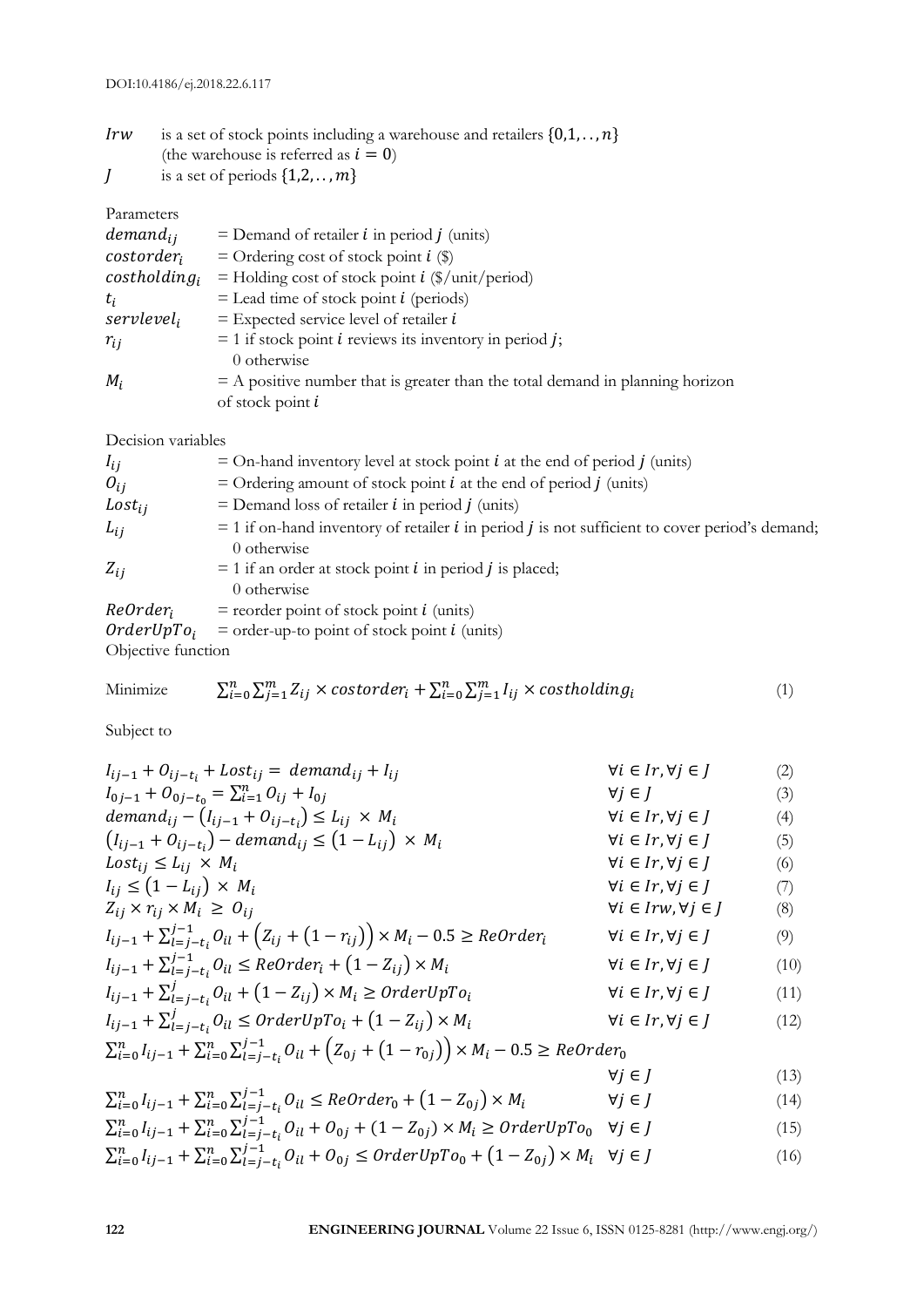$$
1 - \frac{lost_{ij}}{demandi_{ij}} \geq \text{servicevel}_{i} \qquad \qquad \forall i \in Ir, \forall j \in J \qquad (17)
$$

$$
I_{ij}, O_{ij}, ReOrder_i, OrderUpTo_i \ge 0
$$
\n
$$
\forall i \in Irw, \forall j \in J \tag{18}
$$

 $Z_{ij} \in \{0,1\}$  (19)

The objective function (1) is to minimize the total cost of a system due to ordering and holding costs. Constraints (2) are inventory levels and product flows in and out (and also loss) at each retailer in each period and constraints (3) are inventory levels and product flows in and out at the warehouse. It is assumed that the warehouse always has sufficient items for retailers' orders so there is no demand loss at the warehouse. Constraints (4) to (7) force decision variables  $Loss_{ij}$  and  $I_{ij}$ . If available inventory at the retailer is sufficient to serve period's demand,  $L_{ij}$  will be zero and  $Lost_{ij}$  will be zero; otherwise,  $L_{ij}$  will be 1 and  $I_{ij}$  will be zero. Constraints (8) define that, on review period ( $r_{ij} = 1$ ), if retailer(s) or warehouse place order, fixed ordering costs will occur. If it is not on review period  $(r_{ij} = 0)$ , order amount,  $O_{ij}$ , will be zero. In constraints (9) through (16), reorder points and order-up-to points for the stock points are defined. Constraints (9) to (12) are applied to retailers, while constraints (13) to (16) are applied to the warehouse. Constraints (9) and (10) force the retailers to place orders when their inventory positions (the total level of items on-hand and onorder) are less than or equal to the reorder points and there must be no order placed when inventory positions are higher than the reorder points. In constraints (9), if the inventory positions are equal to or lower than reorder points and  $r_{ij} = 1$ ,  $Z_{ij}$  will be 1. If  $r_{ij} = 0$ ,  $Z_{ij}$  will be either 1 or 0 where it tends towards 0 due to the objective function. There is a -0.5 term on the left-hand side because, without this term, when the inventory position is equal to reorder points,  $Z_{ij}$  can be either 0 or 1 which means that it might be no order placed. In constraints (10), on the other hand, if the inventory positions are higher than reorder points,  $Z_{ij}$ will be 0. Constraints (11) and (12) force the inventory positions after placing orders to be equal to the orderup-to points. In these two constraints, if  $Z_{ij} = 0$ , the constraints will always be true. In constraints (11), when an order is placed or  $Z_{ii} = 1$ , the inventory level plus order must not less than the order-up-to point. Besides, in constraints (12), the inventory level plus order must not exceed the order-up-to point. Constraints (13) through (16) are similar to constraints (9) to (12) but they are applied to the warehouse. The major difference between the warehouse and retailers is that, at the warehouse, an echelon stock concept is applied so the inventory level is the summation of inventory on-hand and on-order in the system. The echelon stock concept is applied to the warehouse since demands occur only at retailers. Without information of inventory level at retailers, the warehouse must hold stock sufficient to fill retailers' orders all the time which leads to higher holding cost. By applying the echelon stock concept, the warehouse can predict when retailers are about to place orders and can manage to fill its inventory just before those orders are placed. Constraints (17) guarantee service level for every retailer. Constraints (18) and (19) force all decision variables to be either positive values or binary.

# **4. Methodology**

Since the system has stochastic seasonal demand, it cannot be directly solved by a mixed integer programming model. Like an approach proposed by Bookbinder and Tan [18], they proposed methodology composed of 2 phases – (1) determine timing of replenishment and number of periods to cover (2) determine safety stocks. We propose a 2-phase methodology. The first phase calculated the deterministic policies by using average period demand. These deterministic policies are used to determine when to order and the number of period's demands which the order quantity covers. The second phase is finding appropriate safety stock levels based on the deterministic policies from the first phase to absorb variability of stochastic demand. Safety stock levels can be determined by solving various demand scenarios.

# **4.1. Determining Policy for Deterministic Demand Component**

This phase is used to determine when to order and the number of periods which the order quantity covers their demand. Since demand is assumed deterministic, policies are determined based on average demand.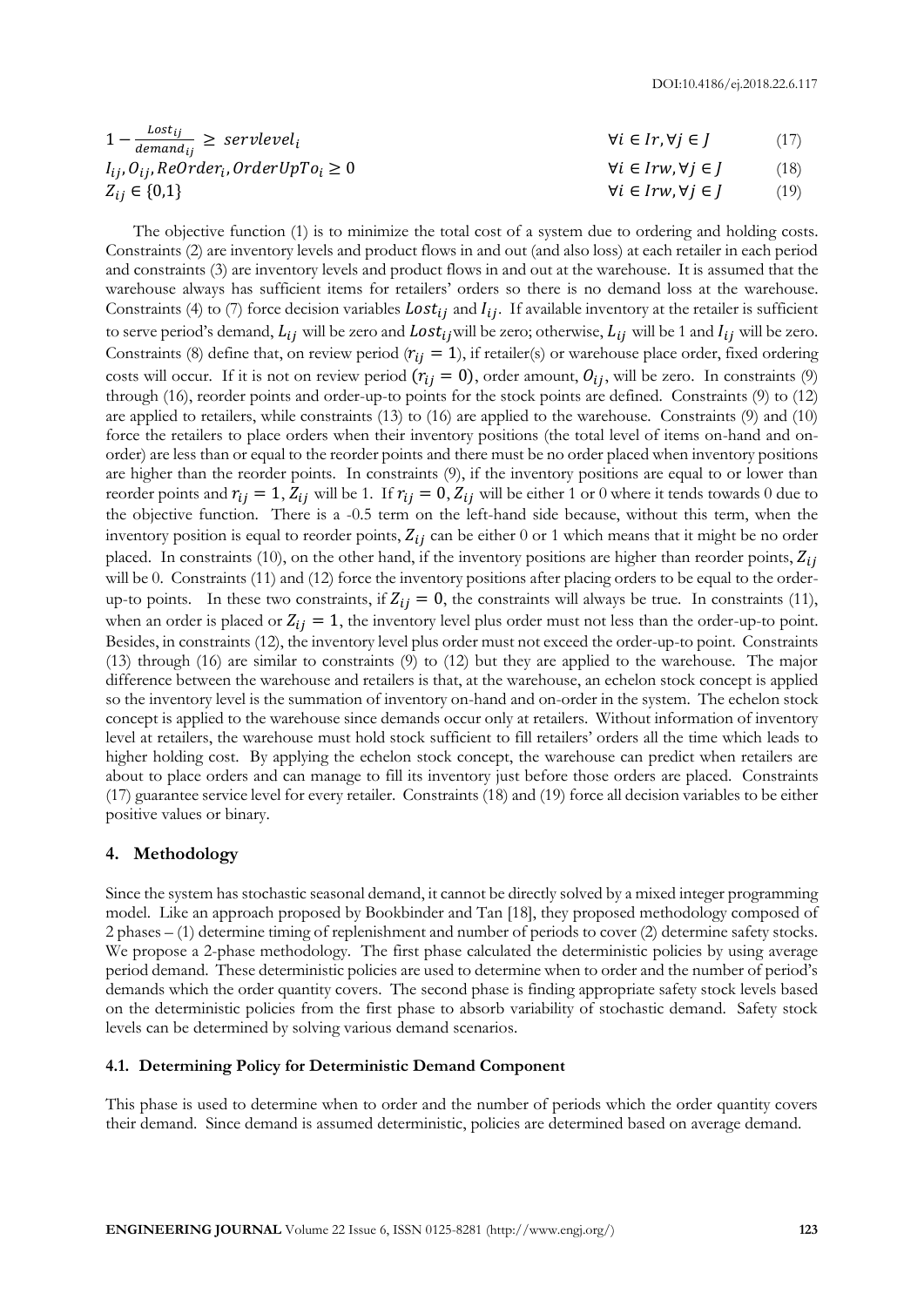#### 4.1.1. Concepts for determining initial ordering policy

Since a mixed integer programming model in Section 3 is used to determine deterministic policies. The problem is solved within finite-period horizon while real-life system lies within infinite period. A conflict emerges when an infinite horizon problem is solved using finite horizon. While there is no demand after the planning time horizon, on-hand inventory level at the last period tends to be zero which gives lower holding cost. Applying this type of solutions to an infinite-horizon problem may lead to shortage at the period beyond the considered horizon. Therefore, constraints (20) and (21) are added to the MIP model to force on-hand and on-order inventory at the beginning to be equal to those at the end of horizon. Noted that, in case of stationary demand, the planning horizon can be any periods since every period has the same average demand. However, since we consider seasonal demand, each period has different average demand so on-hand and onorder inventory at the end of horizon must come from the same period of a cycle as the period at the beginning of the horizon. Due to this concept, the planning horizon must be the multiple of cycles.

$$
I_{i0} = I_{im}
$$
\n
$$
O_{i0} = O_{im}
$$
\n
$$
\forall i \in Irw
$$
\n
$$
(20)
$$
\n
$$
\forall i \in Irw
$$
\n
$$
(21)
$$

#### 4.1.2. Alternatives for determining initial ordering policy

As the system operates on periodic review basis or  $(R, s, S)$  policy, there can be alternative solutions for each problem which provide the same minimum total cost. For example, the problem with 4-period demand cycle shown in Table 2 has reorder point of 480 and order-up-to point of 4480. Since an order will be placed whenever the inventory position reaches the reorder point or below to raise the level up to the order-up-to point, the inventory position will raise to the same level no matter how many on-hand items at the time. Therefore, the reorder points between 480 to 1,359 with the same order-up-to point of 4,480 give the same result as shown in Table 2. Although, both 480 and 1,359 reorder points give the same results in this deterministic phase, they can lead to different safety stocks in the second phase which means the different total costs.

| Period             |      |      | っ        | $\mathcal{Z}$ | 4                | $\mathcal{D}$ | $\Omega$          |      | 8    |
|--------------------|------|------|----------|---------------|------------------|---------------|-------------------|------|------|
| Demand             |      | 880  | 480      | 1200          | 1440             | 880           | 480               | 1200 | 1440 |
| on-hand inventory  | 1360 | 480  | 4000     | 2800          | 1360             | 480           | 4000              | 2800 | 1360 |
| on-order inventory |      | 4000 | $\theta$ |               | $\left( \right)$ | 4000          | $\mathbf{\Omega}$ |      |      |
| inventory position | 1360 | 4480 | 4000     | 2800          | 1360             | 4480          | 4000              | 2800 | 1360 |

Table 2. Example of alternative solutions.

With these alternative solutions, there are 2 policies obtained from the model. We name them lower policy and upper policy. The lower one is the policy with the lowest value of reorder point or 480 units in this case and the upper one is the policy with highest value or 1,359 units. The lower and upper policies will apply to all stock points in the system. To obtain lower-alternative policy, the objective function is modified as follow. The objective function (22) is the original function modified as a goal programming model of which the main objective is minimizing the total cost weighted by  $W_{cost}$  and the secondary objective is minimizing reorder point. The value of  $W_{cost}$  should be high enough to dominate sum of the reorder points.

Minimize 
$$
W_{cost} \times (\sum_{i=0}^{n} \sum_{j=1}^{m} Z_{ij} \times costorder_i + \sum_{i=0}^{n} \sum_{j=1}^{m} I_{ij} \times costholding_i)
$$
  
  $+ \sum_{i=0}^{n} ReOrder_i$  (22)

On the other hand, upper-alternative policy can be obtained via another modified objective function (23).

Minimize 
$$
W_{cost} \times (\sum_{i=0}^{n} \sum_{j=1}^{m} Z_{ij} \times costorder_i + \sum_{i=0}^{n} \sum_{j=1}^{m} I_{ij} \times costholding_i)
$$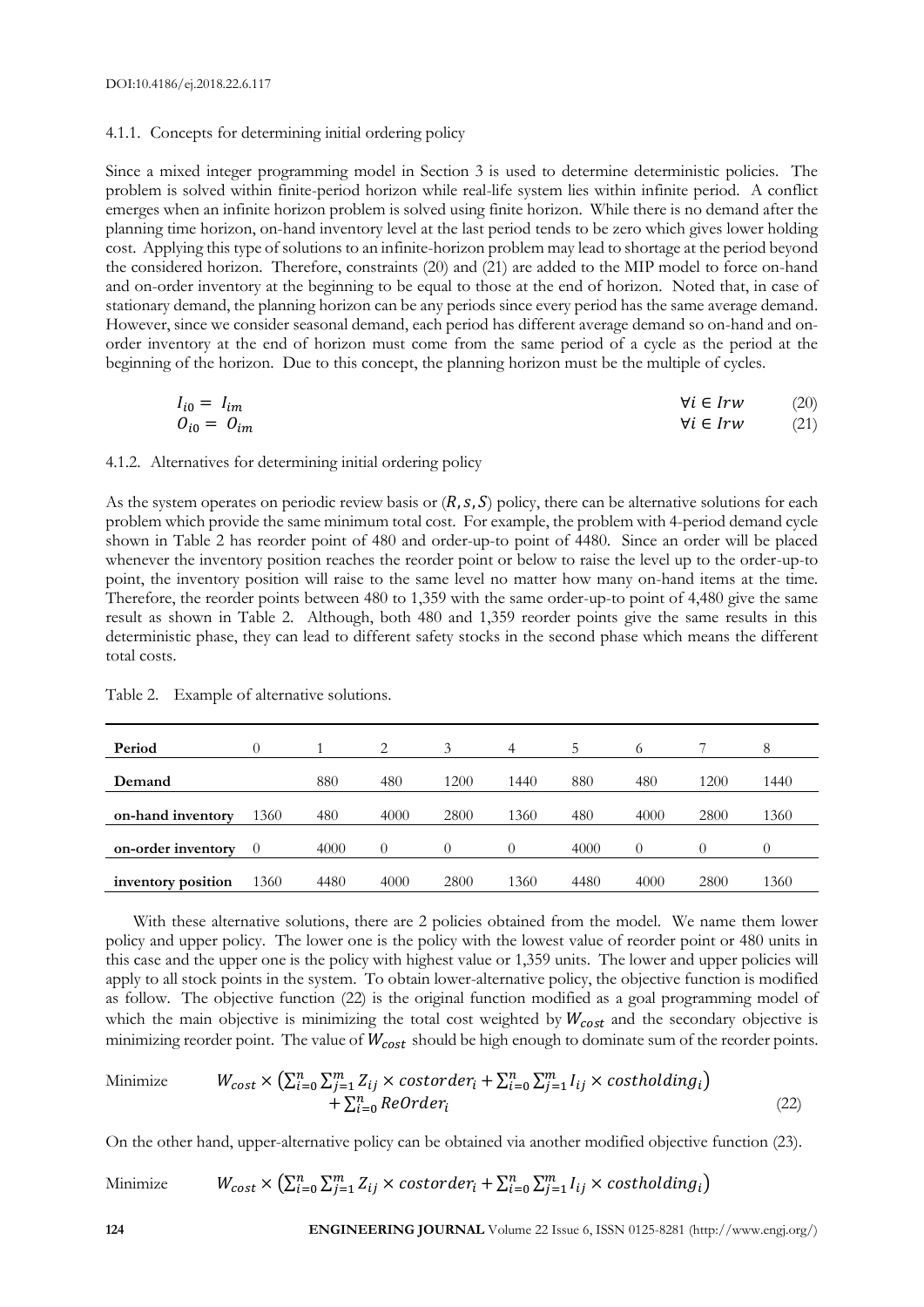$$
-\sum_{i=0}^{n} ReOrder_i \tag{23}
$$

To compare the quality of solutions, one more policy is developed based on EOQ concept. A solution with EOQ concept is determined by forcing the difference between reorder point and order-up-to point at each retailer equal to EOQ. Constraints (24) is added to the model to force the difference between orderup-to and reorder points close to EOQ value. The  $diff_{i}^{+}$  is positive when the difference between order-upto point and reorder point is greater than EOQ. An EOQ-alternative policy is determined with the objective function (25). In this case, the different between order-up-to point and reorder point equals to EOQ is the main objective. Therefore,  $W_{EOQ}$  must be high enough to dominate another objective.

$$
(OrderUpto_i - ReOrder_i) - eoq_i = diff_i^+ - diff_i^- \qquad \forall i \in Ir
$$
\n(24)

Minimize 
$$
\sum_{i=0}^{n} \sum_{j=1}^{m} Z_{ij} \times \text{costorder}_{i} + \sum_{i=0}^{n} \sum_{j=1}^{m} I_{ij} \times \text{costholding}_{i} + W_{EOQ} \times (\text{diff}_{i}^{+} - \text{diff}_{i}^{-})
$$
(25)

Therefore, there are 3 alternative policies for each instance from the first phase. After determining initial policies for each instance, each policy will be used as input to determine safety stock levels to deal with uncertain component of demand in the next phase.

#### **4.2. Determining Safety Stock for Random Demand Component**

Since demand is normally distributed, solution from the first phase which based on average demand may not achieve expected service level in various scenarios. In this phase, safety stock levels are calculated for all stock points to absorb variability of demand.

Various scenarios of demand are generated from the normal distribution and a set of scenarios is solved simultaneously with a MIP model to find safety stock level by using ordering policy from the previous model as input parameters. Those input parameters are determReorder<sub>i</sub>, determOrderUpTo<sub>i</sub>, initiall<sub>i</sub> and  $initialO_{il}$ . Reorder points and order-up-to points of final ordering policy are reorder points and order-upto points from initial policy plus safety stock.

The model in this phase is developed based on the model in the previous section with some adjustment to deal with multiple scenarios and demand loss. Additional indices, parameters and decision variables are as follows.

Additional indices

```
S is a set of scenarios \{1,2,\ldots,t\}L is a set of periods \{-\max\{leadTime_i\} + 1, \ldots, 0\}
```
Additional parameters

| $demand_{sii}$             | $=$ Demand of retailer <i>i</i> in period <i>j</i> of scenario <i>s</i> (units) |
|----------------------------|---------------------------------------------------------------------------------|
| $initialI_i$               | $=$ Initial on-hand inventory level of stock point <i>i</i> (units)             |
| $initialO_{ii}$            | $=$ Initial on-order of stock point <i>i</i> on period <i>l</i> (units)         |
| determReorder <sub>i</sub> | $=$ Deterministic reorder point of stock point $i$ (units)                      |
| $determinOrderUpTo_i$      | $=$ Deterministic Order-Up-To point of stock point $i$ (units)                  |

Additional decision variables

| $I_{sij}$                   | = Inventory level at stock point $i$ at the end of period $j$ of scenario $s$ (units)                              |
|-----------------------------|--------------------------------------------------------------------------------------------------------------------|
| $\mathcal{O}_{\text{S}i,i}$ | = Ordering amount of stock point $i$ at the end of period $j$ of scenario $s$ (units)                              |
| $Loss_{sii}$                | $=$ Demand loss of retailer <i>i</i> in period <i>j</i> of scenario <i>s</i> (units)                               |
| $L_{\text{si}}$             | $=$ 1 if on-hand inventory of retailer <i>i</i> in period <i>j</i> of scenario <i>s</i> is not sufficient to cover |
|                             | period's demand;                                                                                                   |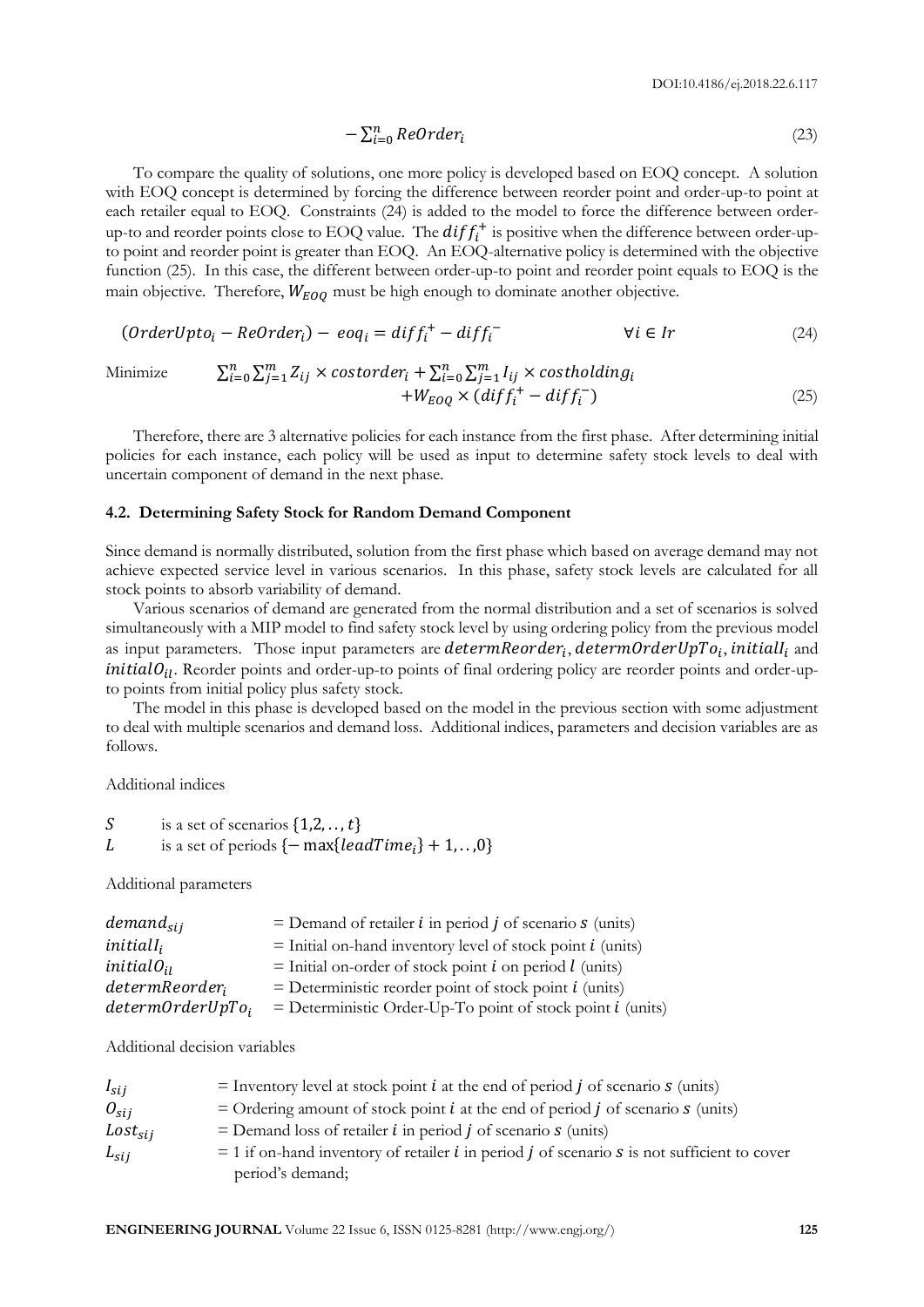|           | 0 otherwise                                                                                       |
|-----------|---------------------------------------------------------------------------------------------------|
| $Z_{sij}$ | $= 1$ if regular order at stock point <i>i</i> in period <i>j</i> of scenario <i>s</i> is placed; |
|           | 0 otherwise                                                                                       |
| $SS_i$    | $=$ Safety stock of stock point <i>i</i> (units)                                                  |

Objective function

Minimize

$$
\sum_{s=1}^{t} \sum_{i=0}^{n} \sum_{j=1}^{m} Z_{sij} \times \text{costorder}_i + \sum_{s=1}^{t} \sum_{i=0}^{n} \sum_{j=1}^{m} I_{sij} \times \text{costholding}_i \tag{26}
$$

Subject to

| $I_{sij-1} + O_{sij-t_i} + Lost_{sij} = demand_{sij} + I_{sij}$                                                                   | $\forall i \in Ir, \forall j \in J, \forall s \in S$  | (27) |
|-----------------------------------------------------------------------------------------------------------------------------------|-------------------------------------------------------|------|
| $I_{s0j-1} + O_{s0j-t_0} = \sum_{i=1}^{n} O_{sij} + I_{s0j}$                                                                      | $\forall j \in J, \forall s \in S$                    | (28) |
| demand <sub>sij</sub> – $(I_{sij-1} + O_{sij-t_i}) \leq L_{sij} \times M_i$                                                       | $\forall i \in Ir, \forall j \in J, \forall s \in S$  | (29) |
| $(I_{sij-1} + O_{sij-t_i}) - demand_{sij} \leq (1 - L_{sij}) \times M_i$                                                          | $\forall i \in Ir, \forall j \in J, \forall s \in S$  | (30) |
| $Loss_{sij} \leq L_{sij} \times M_i$                                                                                              | $\forall i \in Ir, \forall j \in J, \forall s \in S$  | (31) |
| $I_{sij} \leq (1 - L_{sij}) \times M_i$                                                                                           | $\forall i \in Ir, \forall j \in J, \forall s \in S$  | (32) |
| $Z_{sij} \times r_{ij} \times M_i \geq O_{sij}$                                                                                   | $\forall i \in Irw, \forall j \in J, \forall s \in S$ | (33) |
| $I_{sij-1} + \sum_{l=j-t_i}^{j-1} O_{sil} + (Z_{sij} + (1-r_{ij})) \times M_i - 0.5 \geq ReOrder_i$                               |                                                       |      |
|                                                                                                                                   | $\forall i \in Ir, \forall j \in J, \forall s \in S$  | (34) |
| $I_{sij-1} + \sum_{l=j-t_i}^{j-1} \mathcal{O}_{sil} \leq ReOrder_i + (1 - Z_{sij}) \times M_i$                                    | $\forall i \in Ir, \forall j \in J, \forall s \in S$  | (35) |
| $I_{sij-1} + \sum_{l=j-t_i}^{j} O_{sil} + (1 - Z_{sij}) \times M_i \geq OrderUpTo_i$                                              | $\forall i \in Ir, \forall j \in J, \forall s \in S$  | (36) |
| $I_{sij-1} + \sum_{l=j-t_i}^{j} O_{sil} \leq OrderUpTo_i + (1 - Z_{sij}) \times M_i$                                              | $\forall i \in Ir, \forall j \in J, \forall s \in S$  | (37) |
| $\sum_{i=0}^{n} I_{sij-1} + \sum_{i=0}^{n} \sum_{l=j-t_i}^{j-1} O_{sil} + (Z_{s0j} + (1-r_{0j})) \times M_i - 0.5 \geq ReOrder_0$ |                                                       |      |
|                                                                                                                                   | $\forall j \in J, \forall s \in S$                    | (38) |
| $\sum_{i=0}^{n} I_{ij-1} + \sum_{i=0}^{n} \sum_{l=j-t_i}^{j-1} O_{sil} \leq ReOrder_0 + (1 - Z_{soj}) \times M_i$                 | $\forall j \in J, \forall s \in S$                    | (39) |
| $\sum_{i=0}^{n} I_{sij-1} + \sum_{i=0}^{n} \sum_{l=j-t_i}^{j-1} O_{sil} + O_{s0j} + (1 - Z_{0j}) \times M_i \geq OrderUpTo_0$     |                                                       |      |
|                                                                                                                                   | $\forall j \in J, \forall s \in S$                    | (40) |
| $\sum_{i=0}^{n} I_{ij-1} + \sum_{i=0}^{n} \sum_{l=j-t_i}^{j-1} O_{sil} + O_{soj} \leq OrderUpTo_0 + (1 - Z_{soj}) \times M_i$     |                                                       |      |
|                                                                                                                                   | $\forall j \in J, \forall s \in S$                    | (41) |
| $1-\frac{Loss_{sij}}{demand_{sij}} \geq servletvel_i$                                                                             | $\forall i \in Ir, \forall j \in J, \forall s \in S$  | (42) |
| $ReOrder_i = determReorder_i + SS_i$                                                                                              | $\forall i \in Ir, \forall s \in S$                   | (43) |
| $OrderUpTo_i = determOrderUpTo_i + SS_i$                                                                                          | $\forall i \in Ir, \forall s \in S$                   | (44) |
| $I_{\rm si0} = initialI_i + SS_i$                                                                                                 | $\forall i \in Ir, \forall s \in S$                   | (45) |
| $O_{sil} = initialO_{il}$                                                                                                         | $\forall i \in Ir, \forall l \in L, \forall s \in S$  | (46) |
| $I_{sij}$ , $O_{sij}$ , ReOrder <sub>i</sub> , OrderUpTo <sub>i</sub> $\geq 0$                                                    | $\forall i \in Irw, \forall j \in J, \forall s \in S$ | (47) |
| $Z_{sij} \in \{0,1\}$                                                                                                             | $\forall i \in Irw, \forall j \in J, \forall s \in S$ | (48) |

The objective function (26) is to minimize the total cost of the system in all scenarios due to ordering cost and holding cost. Constraints (27) through (42) force variables in the same way as constraints (2) to (17). Constraints (43) and (44) calculate reorder points and order-up-to points of the final policy. Constraints (45) force initial on-hand inventory,  $I_{s0}$ , equal to an initial amount obtained from the previous model plus safety stock. Constraints (46) force initial on-order before the first period,  $O_{sil}$ , equal to an initial amount obtained from the previous model, *initialO<sub>il</sub>*. Constraints (47) and (48) force all decision variables to be either positive values or binary.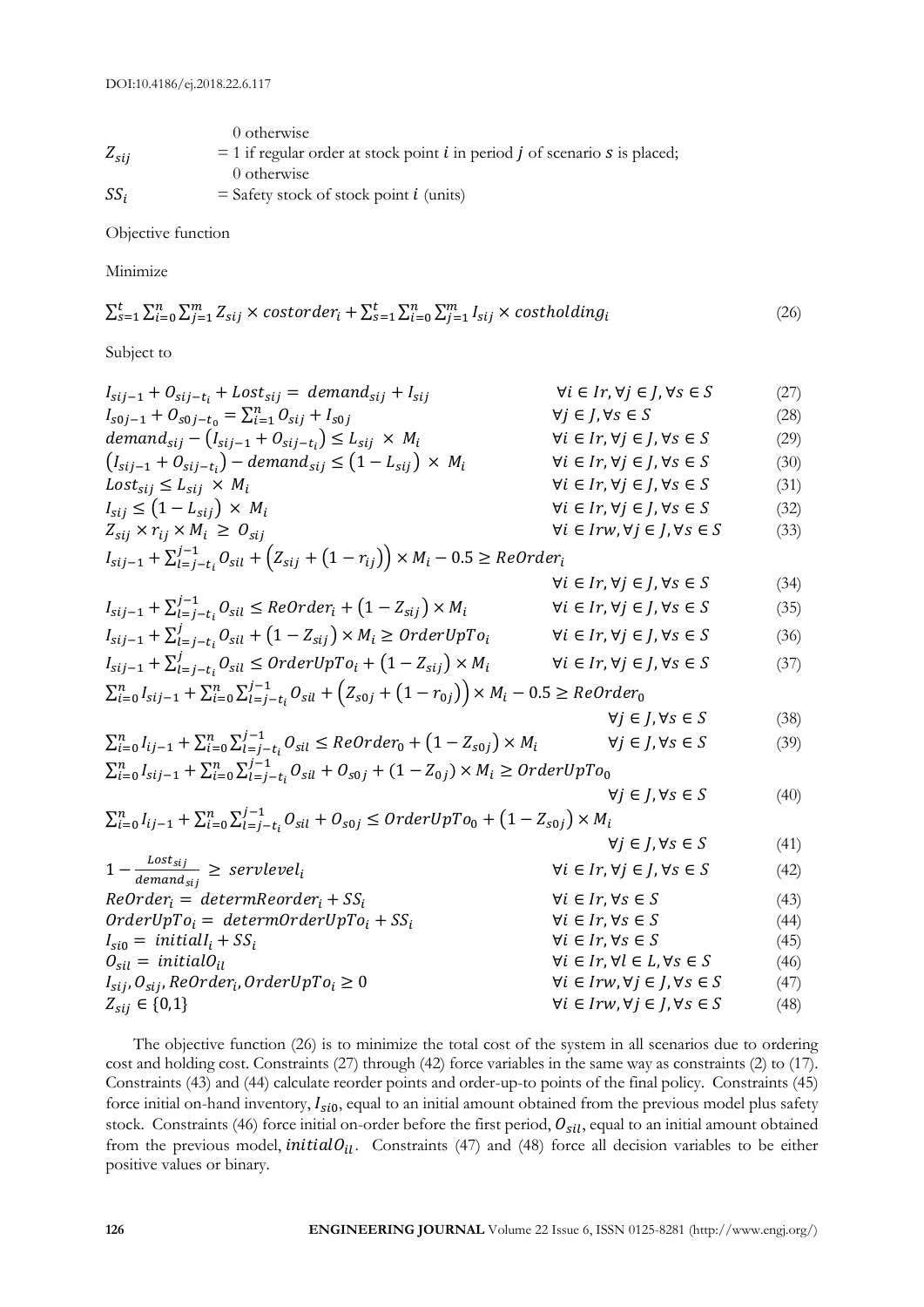### **5. Experimental Results and Discussion**

The experiment summary is shown in Fig. 3. To test the proposed methodology, in the first phase, six instances are developed. Three instances have 4-period cycle and the others have 7-period cycle. Each group of three instances has the same period-cycle demand pattern and holding cost but different ordering costs: high, low and zero. High value is ordering costs of which EOQ values close to the retailers' cycle demand and low value is costs of which EOQ values smaller than the cycle demand. Certainly, the zero value is an ordering cost with value of zero. In Fig. 3, the ordering cost and holding cost ratios are shown for each location as (WH, R1, R2) which means the warehouse, retailer1 and retailer2. In all instances, holding cost is 1 (\$/unit/period). Demand pattern for each retailer is also shown as average demand in each period. These six instances are solved using an MIP model in phase I to find the best reorder and order-up-to points for average demand under three initial policies. These three initial policies are lower, upper and EOQ discussed in section 4.1.2. Since the horizon must be multiples of cycles, 6-cycle planning horizon is used in this phase. Therefore, the 4-period cycle instances have 24-period horizon and the 7-period cycle instances have 42-period horizon. The MIP models were solved by using CPLEX. All experiments ran on a computer with 2.00 GHz Intel Core i7 processor and 4 GB of RAM.

In the second phase, 3 different standard deviations are used to generate various scenarios of the problem, i.e. 10%, 20% and 25% of average demand. We assumed that demands are normally distributed. Demand in each period is randomly generated based on average and standard deviation of that period. Demand of the 1<sup>st</sup> period in every cycle has the same average and standard deviation. This also applies to the 2nd, 3rd and so on. A set of 4 scenarios is randomly generated based on the same parameters and solved for safety stock with the second MIP model. Since they are randomly generated, actual demand in each scenarios is different. Each scenario has 24-cycle horizon which is 96-period horizon for 4-period instance and 168-period horizon for 7-period instance. The instance with 4-period cycle under 99% is used as the base case. Then a 4-period cycle under 95% service level is used to measure the differences between service levels. Furthermore, the instances with 7-period cycle under 99% service level is used to measure the differences between the number of periods in cycle.

After final policy is developed from the second phase, the performance of the policy is tested with additional 1,000-period scenario to investigate whether demand loss is within expected service level.

# **5.1. Comparison among the Lower, Upper and EOQ Alternatives**

Under both 99% and 95% service level, in 4-period cycle instances, all three alternatives perform the same way. Comparing upper and lower policies, upper policy gives the lower total cost in every scenarios. The upper policy could give lower total costs since it has higher reorder points which lead to lower safety stock in the second model. Since the upper and lower policies have different reorder points but the same orderup-to points. Although reorder points are raised by safety stock to the same levels, the upper policies will have lower final order-up-to points which lead to smaller sizes of orders and lower holding costs. In case of zero ordering cost, EOQ policy gives the lowest total cost. In this case, EOQ is zero which means reorder points and order-up-to points of retailers in EOQ policy are the same points. It means that the policy of retailers are  $(R, S)$  instead of  $(R, s, S)$  and they have inventory position filled at order-up-to point in every period, which leads to low holding cost and low total cost since ordering cost is zero. The average differences in costs are shown in Table 3 and Table 4. The average difference from the best solution is calculated from 4 scenarios, so alternatives with 0.00% difference are the alternatives that perform better than the others in all 4 scenarios. However, in some case, one alternative may outperform other alternatives in some scenarios when another alternative outperforms it in other scenarios. For example, in Table 3, at high ordering cost and SD to demand average ratio of 25%, upper policy gives better results than EOQ policy in 3 scenarios and the EOQ policy performs better in 1 scenario. Therefore, upper-alternative difference is 0.01% and EOQ-alternative difference is 0.61%.

Generally, in Table 3 and Table 4, most instances can be solved within 5 minutes but, in some cases, it can take almost an hour. It takes longer time to solve an instance with low service level than an instance with high service level. Since lower service level means higher demand loss allowed, the search space is larger than those problems with higher service level. As there are more options to be chosen, it takes longer time to find the optimal solution.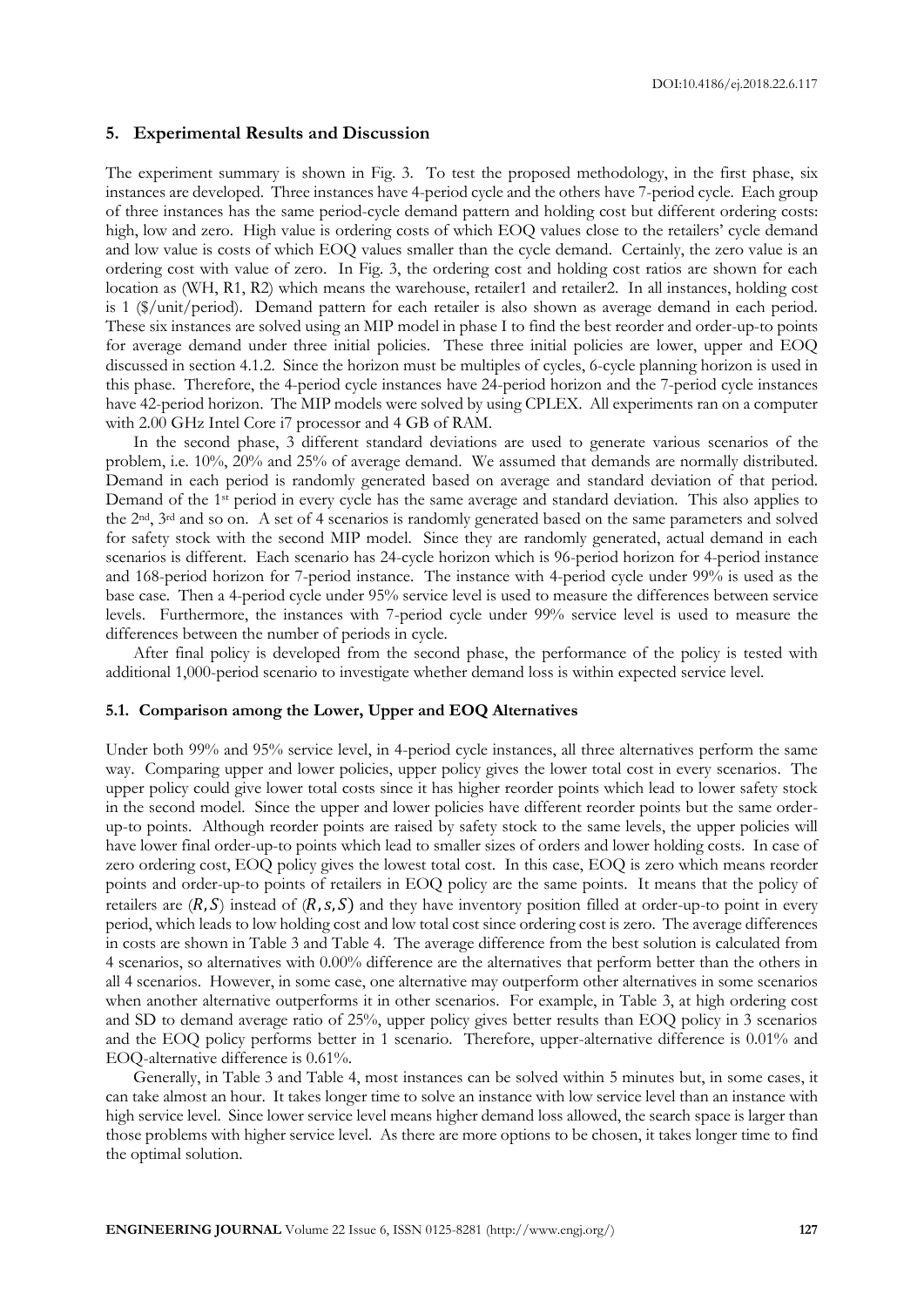Furthermore, in 7-period cycle instances, upper policy also gives lower total cost than lower policy in all scenarios as shown in Table 5. However, in case of zero ordering cost, all three alternatives receive the same policy with the same total cost in phase 1 but the upper policy has the highest reorder points at the warehouse. Therefore, when their reorder points are raised by safety stock to the same values, the upper policy has the lowest order-up-to points in phase 2 which leads to the lowest holding costs.

Most instances in Table 5 can be solved within 15 minutes but, in some cases, it can take up to 3 hours. Comparing computational time, the problems with longer planning horizon require longer computational time. For example, the instances with 168-period planning horizon require 1527.89 seconds on average which is longer than 224.24 s required by the instances with 96-period horizon. Details of all scenarios' costs and computational time are provided at http://pioneer.netserv.chula.ac.th/~twipawee/RsS\_MIP.zip

#### **Policy Determination**

| <b>Policy Determination</b><br>Average demand in each period |                                |                                  |                                                |  |  |  |  |  |
|--------------------------------------------------------------|--------------------------------|----------------------------------|------------------------------------------------|--|--|--|--|--|
| Period/cycle                                                 | Retailer 1                     | Retailer 2                       | Ordering cost/<br>Holding cost<br>(WH, R1, R2) |  |  |  |  |  |
| 4                                                            | 880, 480, 1200, 1440           | 880, 1840, 2400, 2880            | High (12,000, 12,000, 12,000)                  |  |  |  |  |  |
| $\overline{4}$                                               | 880, 480, 1200, 1440           | 880, 1840, 2400, 2880            | Low (750, 750, 750)                            |  |  |  |  |  |
| $\overline{4}$                                               | 880, 480, 1200, 1440           | 880, 1840, 2400, 2880            | Zero $(0, 0, 0)$                               |  |  |  |  |  |
| 7                                                            | 105, 99, 109, 121, 88, 140, 38 | 226, 228, 220, 209, 159, 287, 71 | High (2,450, 2,450, 4,900)                     |  |  |  |  |  |
| 7                                                            | 105, 99, 109, 121, 88, 140, 38 | 226, 228, 220, 209, 159, 287, 71 | Low (612.5, 612.5, 1225)                       |  |  |  |  |  |
| 7                                                            | 105, 99, 109, 121, 88, 140, 38 | 226, 228, 220, 209, 159, 287, 71 | Zero $(0, 0, 0)$                               |  |  |  |  |  |



Fig. 3. Experimental summary.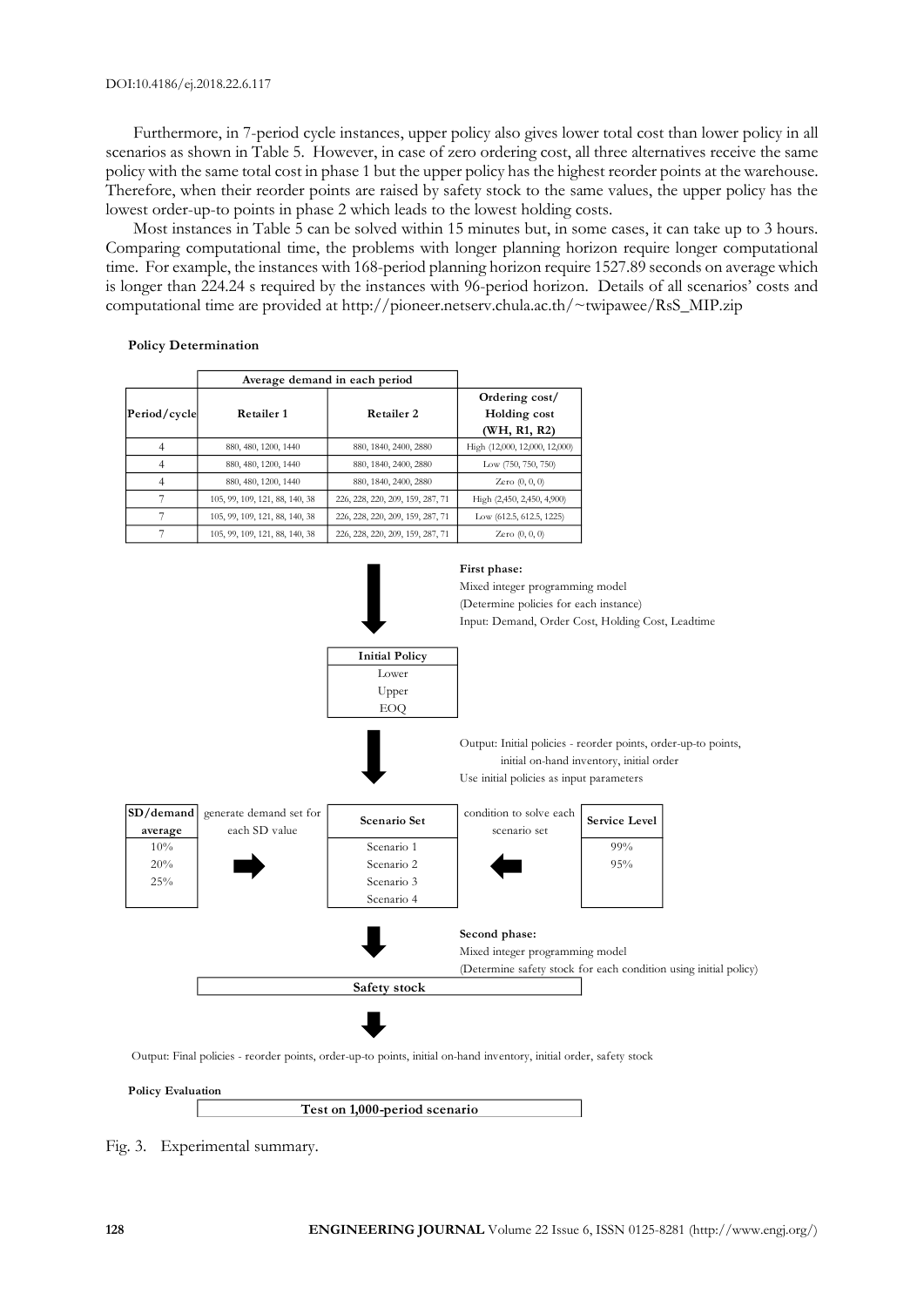|                      |                                       |                | Average<br>from Best Solution | $\frac{0}{0}$ | Difference | Computational<br>Time (s) |        |            |
|----------------------|---------------------------------------|----------------|-------------------------------|---------------|------------|---------------------------|--------|------------|
| <b>Service Level</b> | Ordering Cost/<br><b>Holding Cost</b> | SD/<br>Average | Upper                         | Lower         | <b>EOQ</b> | Upper                     | Lower  | <b>EOQ</b> |
| 0.99                 | High                                  | 10%            | $0.00\%$                      | $14.64\%$     | 10.39%     | 148.52                    | 110.03 | 94.14      |
|                      |                                       | 20%            | $0.00\%$                      | $3.61\%$      | 1.18%      | 70.73                     | 93.31  | 70.86      |
|                      |                                       | 25%            | $0.01\%$                      | 4.46%         | $0.61\%$   | 158.42                    | 91.94  | 113.72     |
|                      | $_{\text{Low}}$                       | 10%            | $0.00\%$                      | 26.84%        | 12.72%     | 2641.00                   | 111.80 | 286.22     |
|                      |                                       | 20%            | $0.00\%$                      | 19.54%        | 11.09%     | 124.95                    | 95.75  | 234.00     |
|                      |                                       | 25%            | $0.00\%$                      | 18.29%        | 11.01%     | 126.12                    | 138.34 | 110.75     |
|                      | Zero                                  | 10%            | $6.82\%$                      | 35.97%        | $0.00\%$   | 125.69                    | 195.44 | 106.02     |
|                      |                                       | 20%            | $9.60\%$                      | 30.18%        | $0.00\%$   | 96.38                     | 104.39 | 60.38      |
|                      |                                       | 25%            | $8.07\%$                      | 27.48%        | $0.00\%$   | 61.55                     | 411.69 | 72.31      |

Table 3. Average difference and computational time for 4-period cycle instances at 99% service level.

Table 4. Average difference and computational time for 4-period cycle instances at 95% service level.

|                      |                                          |                | $\frac{0}{0}$<br>Difference<br>Average<br>from Best Solution |          |            | Computational<br>Time (s) |        |            |
|----------------------|------------------------------------------|----------------|--------------------------------------------------------------|----------|------------|---------------------------|--------|------------|
| <b>Service Level</b> | Ordering<br>Cost/<br><b>Holding Cost</b> | SD/<br>Average | Upper                                                        | Lower    | <b>EOQ</b> | Upper                     | Lower  | <b>EOQ</b> |
| 0.95                 | High                                     | 10%            | $0.00\%$                                                     | 14.74%   | 10.44%     | 1576.31                   | 242.22 | 143.74     |
|                      |                                          | 20%            | $0.00\%$                                                     | $3.55\%$ | $1.30\%$   | 108.73                    | 172.39 | 74.34      |
|                      |                                          | 25%            | $0.10\%$                                                     | $4.27\%$ | $0.39\%$   | 112.86                    | 77.00  | 1625.42    |
|                      | Low                                      | 10%            | $0.00\%$                                                     | 27.02%   | 12.77%     | 687.84                    | 144.97 | 1191.17    |
|                      |                                          | 20%            | $0.00\%$                                                     | 19.75%   | 11.39%     | 127.03                    | 117.03 | 271.11     |
|                      |                                          | 25%            | $0.00\%$                                                     | 18.49%   | 11.20%     | 81.33                     | 88.27  | 150.52     |
|                      | Zero                                     | 10%            | $7.09\%$                                                     | 36.41%   | $0.00\%$   | 727.36                    | 104.42 | 113.27     |
|                      |                                          | 20%            | $9.25\%$                                                     | 30.17%   | $0.00\%$   | 121.42                    | 151.84 | 97.67      |
|                      |                                          | 25%            | 7.88%                                                        | 27.58%   | $0.00\%$   | 107.27                    | 87.50  | 92.12      |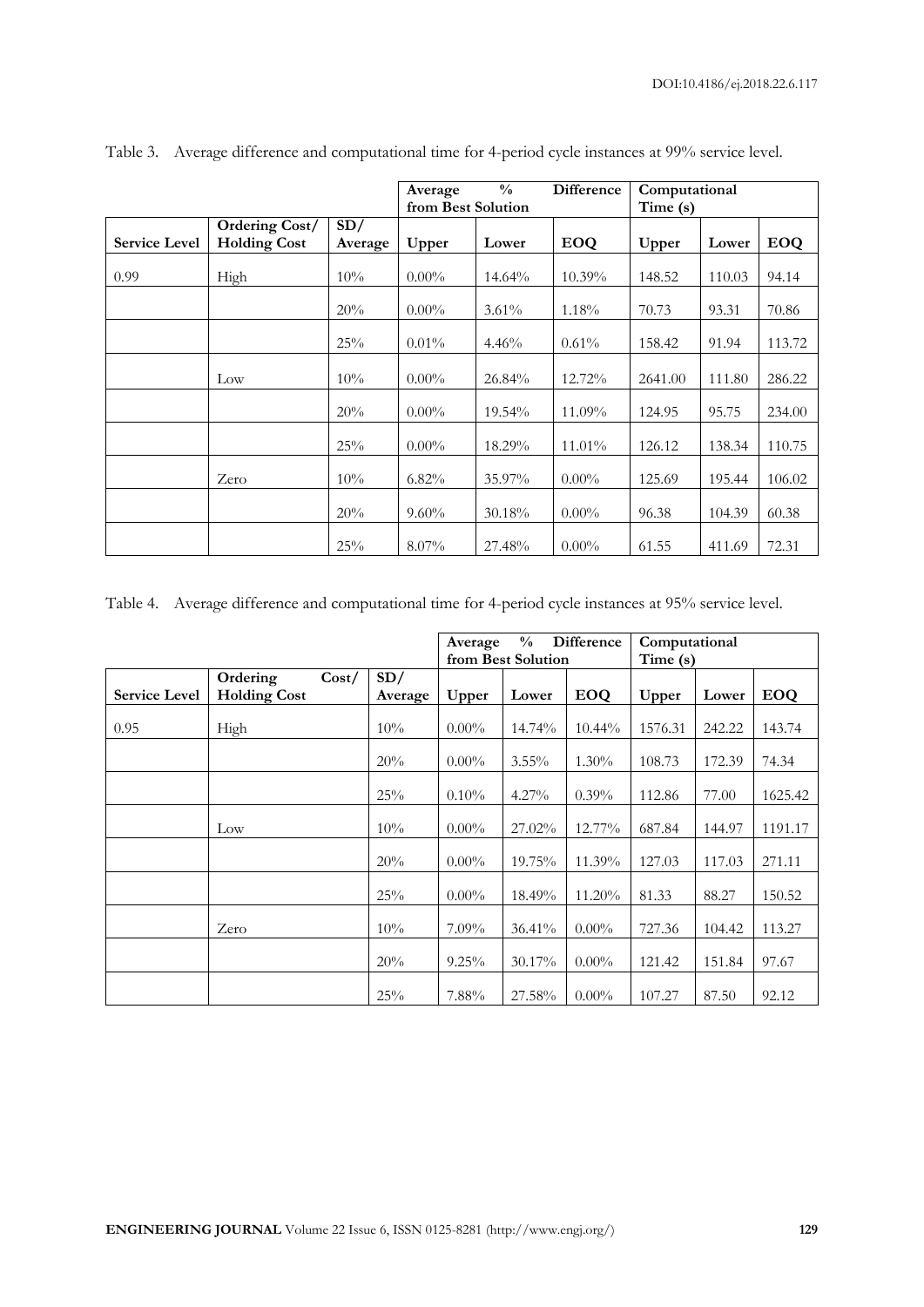|                      |                                      |                | <b>Difference</b><br>$\frac{0}{0}$<br>Average<br>from Best Solution |           |            | Computational<br>Time (s) |         |            |  |
|----------------------|--------------------------------------|----------------|---------------------------------------------------------------------|-----------|------------|---------------------------|---------|------------|--|
| <b>Service Level</b> | Ordering<br>Cost/<br>Holding<br>Cost | SD/<br>Average | Upper                                                               | Lower     | <b>EOQ</b> | Upper                     | Lower   | <b>EOQ</b> |  |
| 0.99                 | High                                 | 10%            | $0.00\%$                                                            | 5.84%     | 5.84%      | 486.16                    | 827.66  | 844.09     |  |
|                      |                                      | 20%            | $0.00\%$                                                            | $2.32\%$  | $2.32\%$   | 1437.59                   | 719.77  | 745.90     |  |
|                      |                                      | 25%            | $0.00\%$                                                            | $3.74\%$  | $3.74\%$   | 11458.00                  | 1893.64 | 1732.43    |  |
|                      | Low                                  | 10%            | 26.65%                                                              | 45.16%    | $0.00\%$   | 654.94                    | 672.63  | 358.24     |  |
|                      |                                      | 20%            | $30.52\%$                                                           | $43.01\%$ | $0.00\%$   | 695.42                    | 1359.44 | 653.16     |  |
|                      |                                      | 25%            | 29.57%                                                              | 43.74%    | $0.00\%$   | 8220.59                   | 1389.48 | 1394.17    |  |
|                      | Zero                                 | 10%            | $0.00\%$                                                            | 70.26%    | 50.34%     | 697.93                    | 409.28  | 189.54     |  |
|                      |                                      | 20%            | $0.00\%$                                                            | 45.41%    | 31.98%     | 787.83                    | 378.00  | 1491.00    |  |
|                      |                                      | 25%            | $0.00\%$                                                            | 37.80%    | $26.37\%$  | 617.67                    | 469.65  | 668.90     |  |

Table 5. Average difference and computational time for 7-period cycle instances at 99% service level.

# **5.2. Efficiency of Each Alternative on Another Set of Demands**

Initial policies from the first phase and safety stock from the second phase are combined as final ordering policy. These combinations of deterministic policy and safety stock are tested on another scenario with 1,000 periods to compare its robustness with total cost and service level.

Focusing on the robustness of policies, on average for 4-period cycle, average loss is around 0.00% to 0.19% for 99% service level and 0.00% to 0.22% for 95% service level as shown in Fig. 4 and Fig. 5. In a certain period, applying upper and EOQ policies can lead to the maximum loss (not the average loss shown in Figs. 4 and 5) as high as 39.75% for 99% service level and 42.58% for 95% service level while the maximum loss of lower policies is no higher than 25% and 30% respectively. However, the number of periods that loss is higher than the expected service level is smaller than 2% in a span of 1,000 periods. For 7-period cycle, average loss is around 0.00% to 0.05% for 99% service level as shown in Fig. 6. In a certain period, applying upper and EOQ policies can lead to the maximum loss as high as 23.84% for 99% service level while the maximum loss of lower policies is no higher than 18.90%. In a span of 1,000 periods, the number of periods that loss is higher than the expected service level is smaller than 1%. Therefore, the policies obtained from proposed approach are robust for the problem and are practical to use in real life.

When standard deviation increases, the total cost and loss tends to increase. Lower policies give the highest total cost but the lowest loss. Normally, the upper policies tend to give the lowest total cost and highest loss. Lower policies have the highest cost and lowest loss since they have bigger size of orders and hold more inventory than other alternatives. The policies have the bigger size of orders because they have bigger differences between reorder points and order-up-to points. On the contrary, upper and EOQ policies give lower total costs due to their smaller orders leading to lower holding costs. In summary, there is tradeoff between total cost and loss. For cost-concern, upper or EOQ policies are the preferred. For loss-concern, lower policies are the best choices.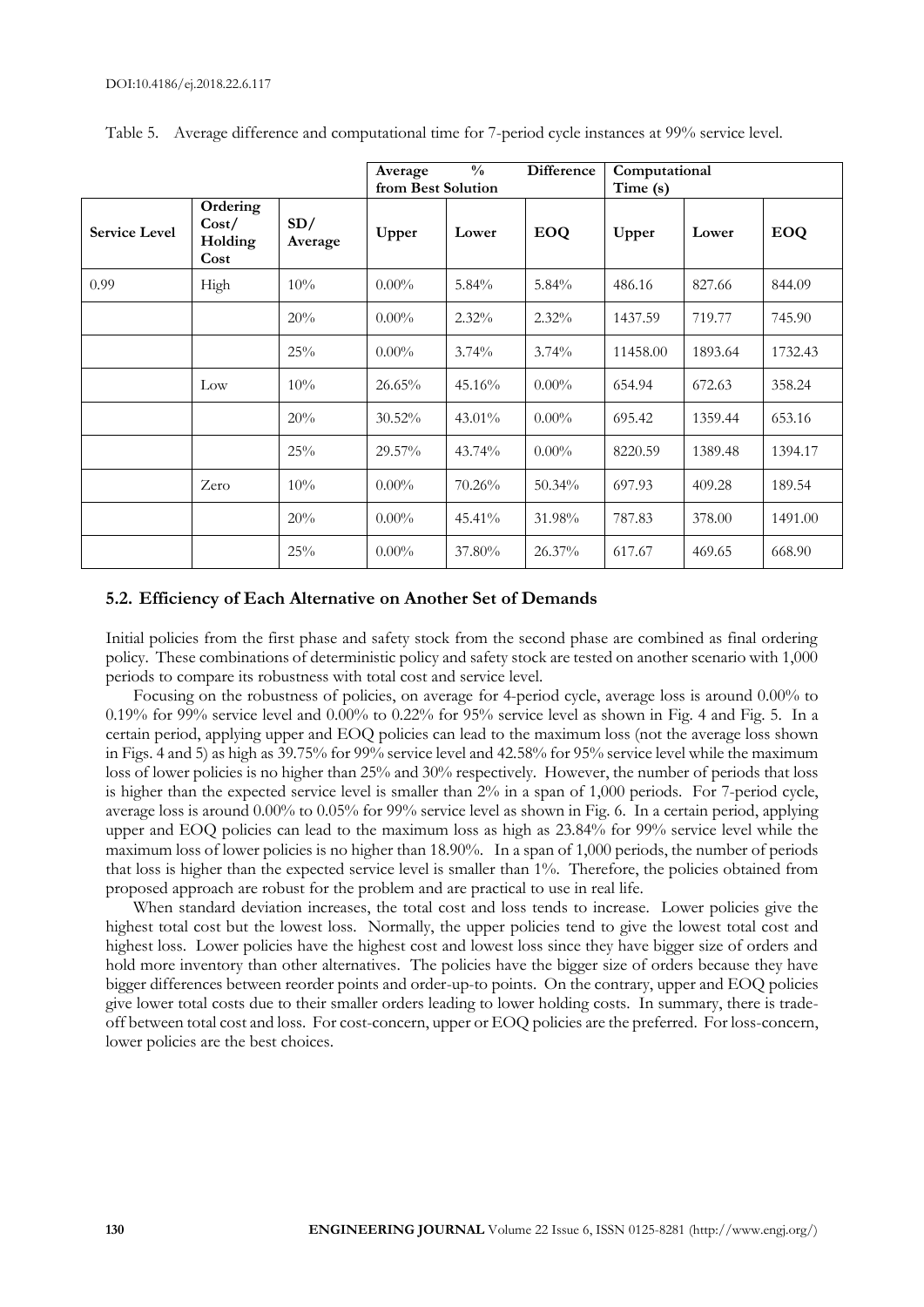

Fig. 4. Total cost and average loss for 4-period cycle instances at 99% service level on 1,000-period horizon.



Fig. 5. Total cost and average loss for 4-period cycle instances at 95% service level on 1,000-period horizon.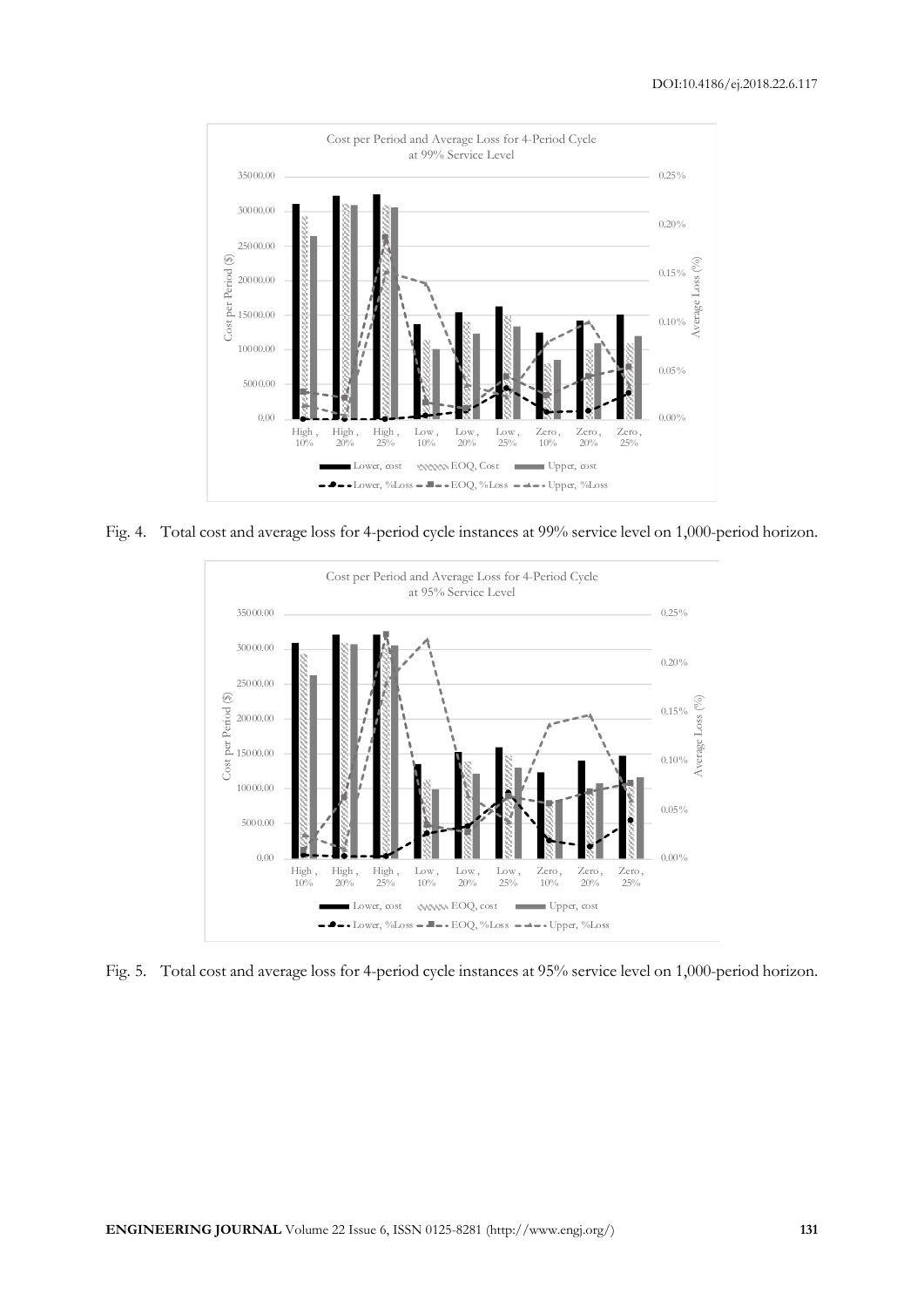



#### **5.3. Effect of On-Hand and On-Order Inventory through Inventory Policy**

Since system operates under periodic review and seasonal demand, some values of initial on-hand inventory may lead to shortage while other values may not, even though they are applied to the same ordering policy. The example in Table 6 illustrates that an ordering policy cannot be applied to every value of initial on-hand inventory. In Table 6, an order is placed at the end of each period. The system has 1-period lead time so an order placed at the end of this period will be ready to use at the end of the next period. The system A with 1,360 initial inventory faces no shortage. On the contrary, the system B with 4,000 initial on-hand inventory faces shortage at period 5. Therefore, under seasonal demand, it is better to find the proper initial on-hand level by letting it be a decision variable than an input parameter. This can help the system avoid shortage.

To implement the  $(R, s, S)$  policies with predetermined initial inventory obtained from the algorithm, inventory managers may start using the  $(R, S)$  policies first. When the inventory position of any retailer reaches the required level, that retailer can start using  $(R, s, S)$  policy. After all retailers use  $(R, s, S)$ , the warehouse can use its  $(R, s, S)$  policy when the echelon inventory position reaches the required level.

|                        | Reorder           | 480      |          |                  |          |                |          |                  |
|------------------------|-------------------|----------|----------|------------------|----------|----------------|----------|------------------|
|                        | Order-up-to       | 4480     |          |                  |          |                |          |                  |
|                        | Period            | $\theta$ | 1        | 2                | 3        | $\overline{4}$ | 5        | 6                |
| ⋖<br>System.           | Demand            |          | 880      | 480              | 1200     | 1440           | 880      | 480              |
|                        | on-hand inventory | 1360     | 480      | $\overline{0}$   | 2800     | 1360           | 480      | $\boldsymbol{0}$ |
|                        | order             |          | 4000     | $\boldsymbol{0}$ | $\theta$ | $\theta$       | 4000     | $\theta$         |
| $\mathbf{p}$<br>System | Demand            |          | 880      | 480              | 1200     | 1440           | 880      | 480              |
|                        | on-hand inventory | 4000     | 3120     | 2640             | 1440     | $\overline{0}$ | $-880$   | 3120             |
|                        | order             |          | $\theta$ | $\overline{0}$   | $\theta$ | 4480           | $\theta$ | $\theta$         |

Table 6. Example of effect of initial on-hand inventory on shortage.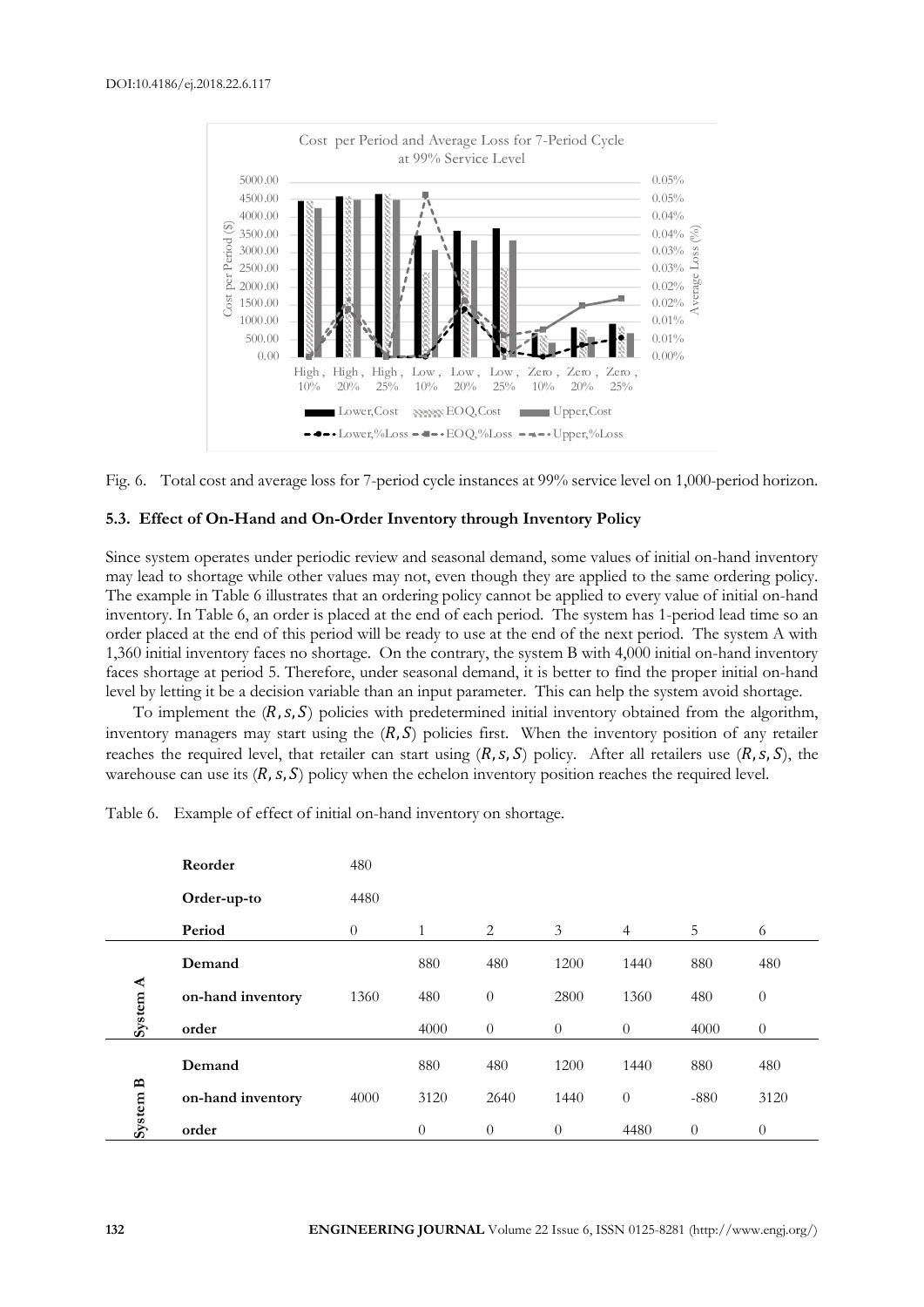# **6. Conclusion**

A methodology to deal with multi-echelon inventory system with seasonal demand is proposed. Since the seasonal stochastic demand cannot be directly solved with a MIP model, the 2-phase methodology is proposed. The first phase determines deterministic policy by solving a deterministic problem based on average demand and the second phase calculates safety stock by solving multiple scenarios of the problem generated from demand distribution. The MIP model for the first phase is used to find reorder and orderup-to points. We found that there are alternative optimal solutions where multiple reorder points provide the same total cost. However, these alternatives may lead to different cost in the second phase. Therefore, we explore 3 different alternatives from the first phase including lower, upper and EOQ. In the second phase, another MIP model is developed. It uses reorder and order-up-to points from phase 1 as inputs and solves multiple randomly-generated scenarios simultaneously for safety stock that leads to the minimum total cost respected to required service level.

The proposed methodology can find solutions within a reasonable amount of time (generally within 15 minutes). The policy with the highest reorder point tends to get the lowest cost in most scenarios but they face more demand loss comparing to other policies. On average, when the upper-alternative policies is the best policy, it gives the total cost that is around 17% better than other policies. On the other hand, the policy with the lowest reorder point tends to get the highest cost but the lowest demand loss. The highest average loss from the lower-alternative policies is only 0.07% while the highest average loss from other policies is 0.22%.

As the problem that we considered in this paper assumed that unsatisfied demand was lost and the problem with lost-sales assumption received more attention recently [27], to make the problem be more interesting, it can be extended in various aspects such as considering shortage cost, considering ordering batch sizes, exploring other replenishment policies or exploring other replenishment modes. The methodology can be improved as well. The proposed methodology based upon MIP models can solve only limited problem size. While the problem sizes increase such as increasing in demand volume or increasing in the number of periods per cycle, the optimal solution may not be able to obtain using the MIP models. Heuristic approach should be developed to solve the problem.

#### **Acknowledgement**

The Scholarship from the Graduate School, Chulalongkorn University to commemorate the 72<sup>nd</sup> anniversary of his Majesty King Bhumibala Aduladeja is gratefully acknowledged.

#### **References**

- [1] E. A. Silver, D. Pyke, and R. F. Peterson, "Forecasting," in *Inventory Management and Production Planning and Scheduling*, 3rd ed. New York: John Wiley and Sons, 1998, ch. 4, pp. 75-148.
- [2] J. E. Hanke and D. W. Wichern, "Exploring data patterns and choosing a forecasting technique," in *Business forecasting*, 8th ed. New Jersey: Prentice Hall, 2005, ch. 3, pp. 57-100.
- [3] A. J. Clark and H. Scarf, "Optimal policies for a multi-echelon inventory problem," *Management Science*, vol. 2, pp. 475-490, 1960.
- [4] A. Federgruen and P. Zipkin, "Computational issues in an infinite-horizon, multiechelon inventory model," *Operations Research*, vol. 32, no. 4, pp. 818-836, 1984.
- [5] M. A. De Bodt and S. C. Graves, "Continuous-review for a multi-echelon inventory problem with stochastic demand," *Management Science*, vol. 31, no. 10, pp. 1286-1299, 1985.
- [6] S. Mitra and A. K. Chatterjee, "Echelon stock based continuous review (R,Q) policy for fast moving items," *Omega*, vol. 32, pp. 161-166, 2004.
- [7] S. A. Bessler and A. F. Veinott, "Optimal policy for a dynamic multi-echelon inventory model," *Naval Research Logistics Quarterly*, vol. 13, no. 4, pp. 355-389, 1965.
- [8] G. Eppen and L. Scharage "Centralized ordering policies in a multi-warehouse system with lead times and random demand," *TIMS Studies in the Management Sciences*, vol. 16, pp. 51-67, 1981.
- [9] S. Bollapragada, R. Akella, and R. Srinivasan, "Centralized ordering and allocation policies in a twoechelon system with non-identical warehouses," *European Journal of Operational Research*, vol. 106, pp. 74- 81, 1998.